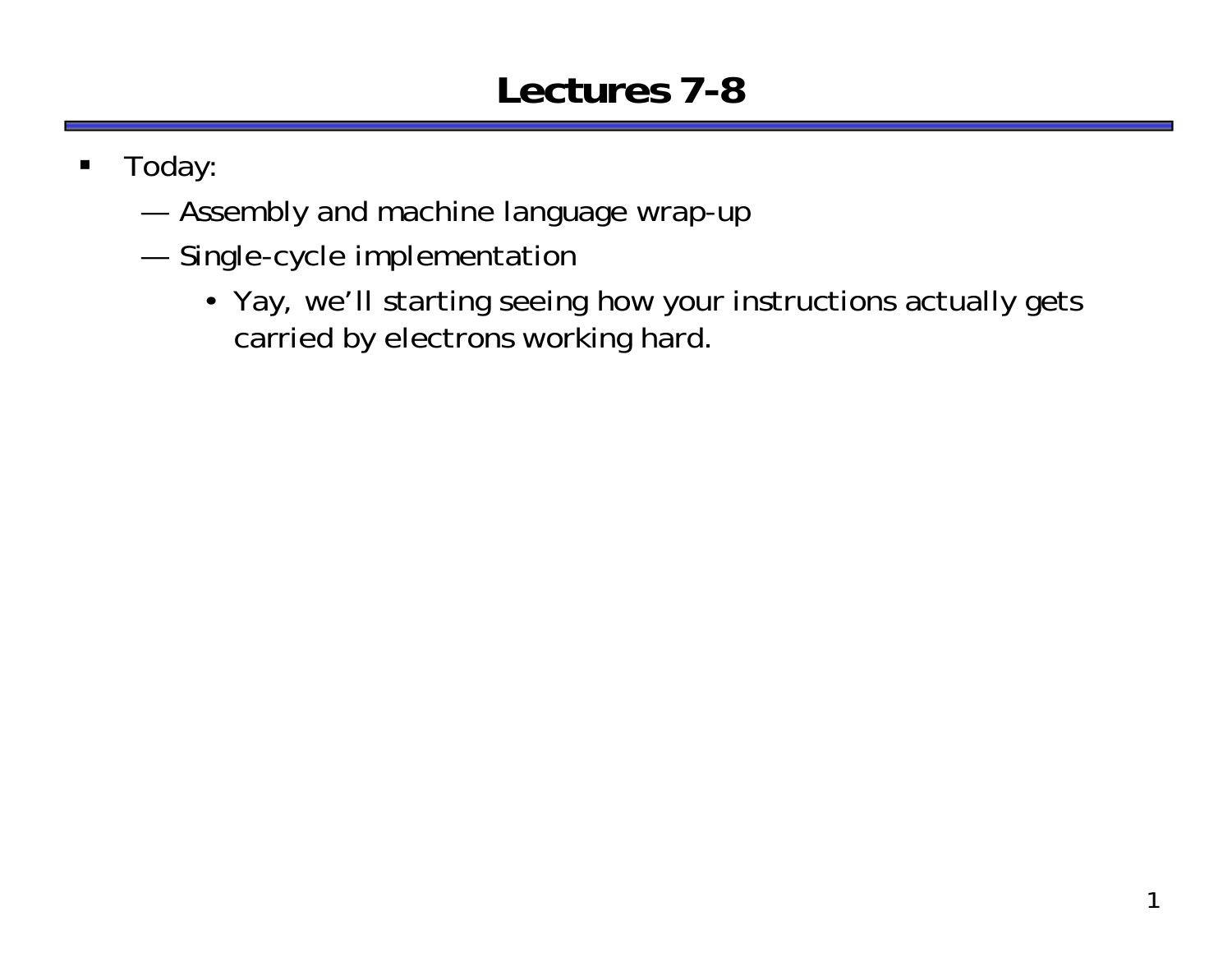We've introduced MIPS assembly language Remember these ten facts about it

- 1. MIPS is representative of all assembly languages you should be able to learn any other easily
- 2. Assembly language is machine language expressed in symbolic form, using decimal and naming
- 3. R-type instruction op \$r1,\$r2,\$r3 is \$r1 = \$r2 op \$r3
- 4. I-type instruction op \$r1,\$r2,imm is \$r1 = \$r2 op imm
- 5. I-type is used for arithmetic, branches, load & store, so the roles of the fields change
- 6. Moving data to/from memory uses imm (\$rs) for the *effective address,* ea = imm + \$rs, to reference M[ea ]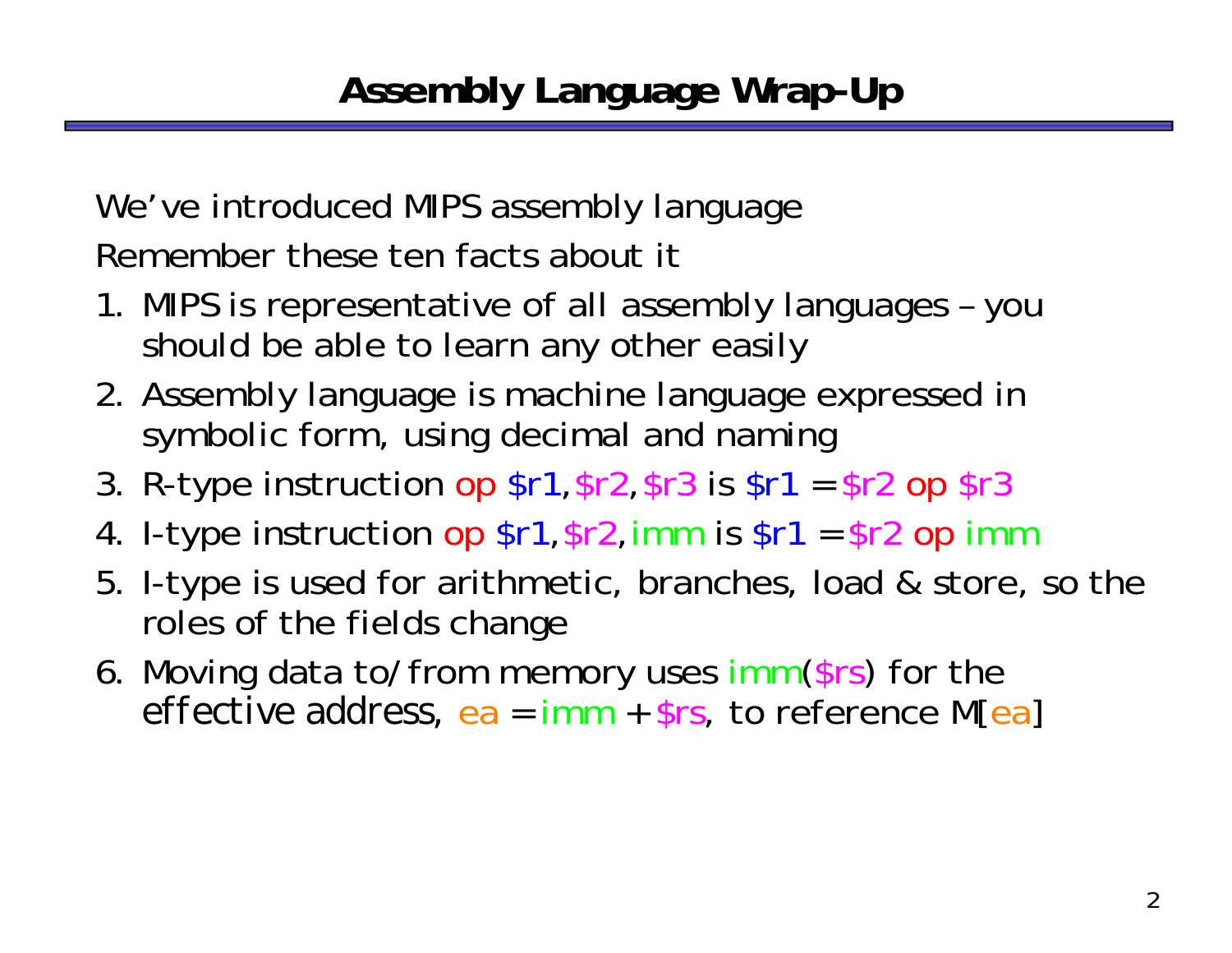- 7. Branch and Jump destinations *in instructions* refer to words (instructions) not bytes
- 8. Branch offsets are relative to PC+4 (i.e., address of instruction following the branch)
- 9. By convention registers are used in a disciplined way; following it is wise!
- 10. "Short form" explanation is on the green card, "Long form" is in appendix B

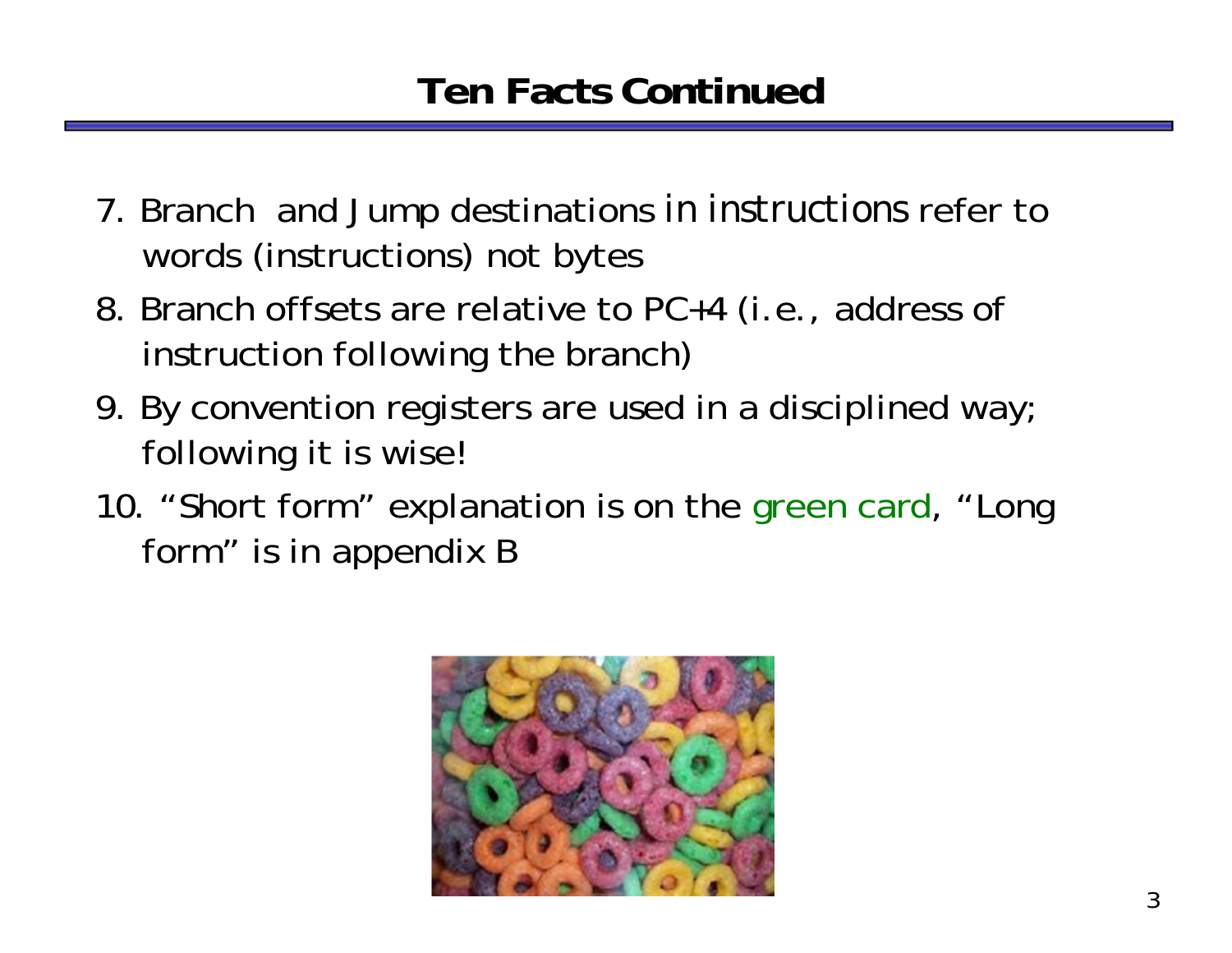Register-to-register arithmetic instructions are R-type

| 7r     |        |        | rd     | shamt   func |        |
|--------|--------|--------|--------|--------------|--------|
| 6 bits | 5 bits | 5 bits | 5 bits | 5 bits       | 6 bits |

Load, store, branch, & immediate instructions are I-type

| C      |        |        | address |
|--------|--------|--------|---------|
| 6 bits | 5 bits | 5 bits | 16 bits |

The jump instruction uses the J-type instruction format

|        | address |
|--------|---------|
| 6 bits | 26 bits |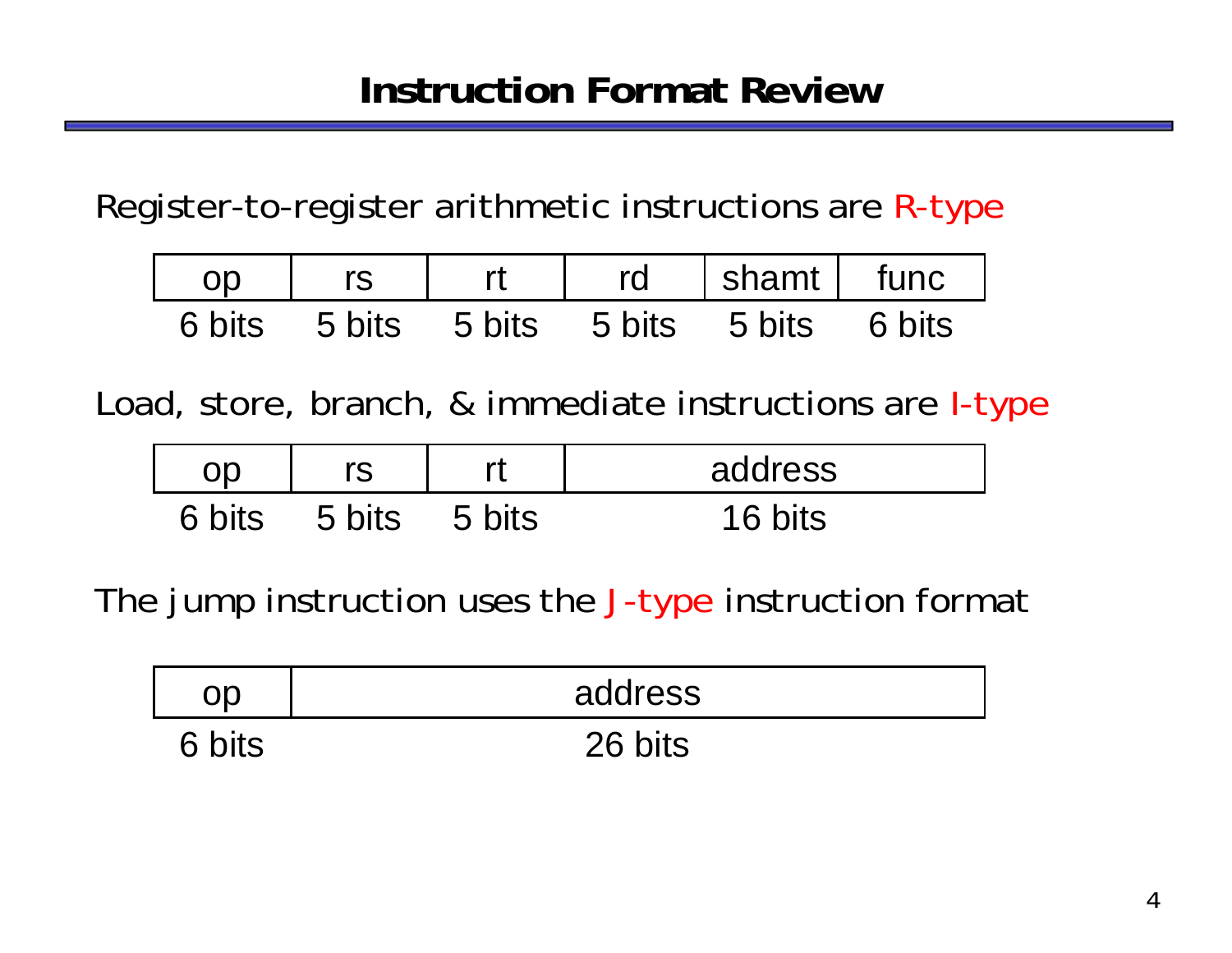#### **Review**

- $\blacksquare$  If three instructions have opcodes 1, 7 and 15 are they all of the same type?
- $\blacksquare$  If we were to add an instruction to MIPS of the form MOD \$t1, \$t2, \$t3, which performs \$t1 = \$t2 MOD \$t3, what would be its opcode?
- $\blacksquare$ How can you tell if the immediate field is positive or negative?
- $\blacksquare$  Could the distance J jumps be increased by using an opcode of fewer bits?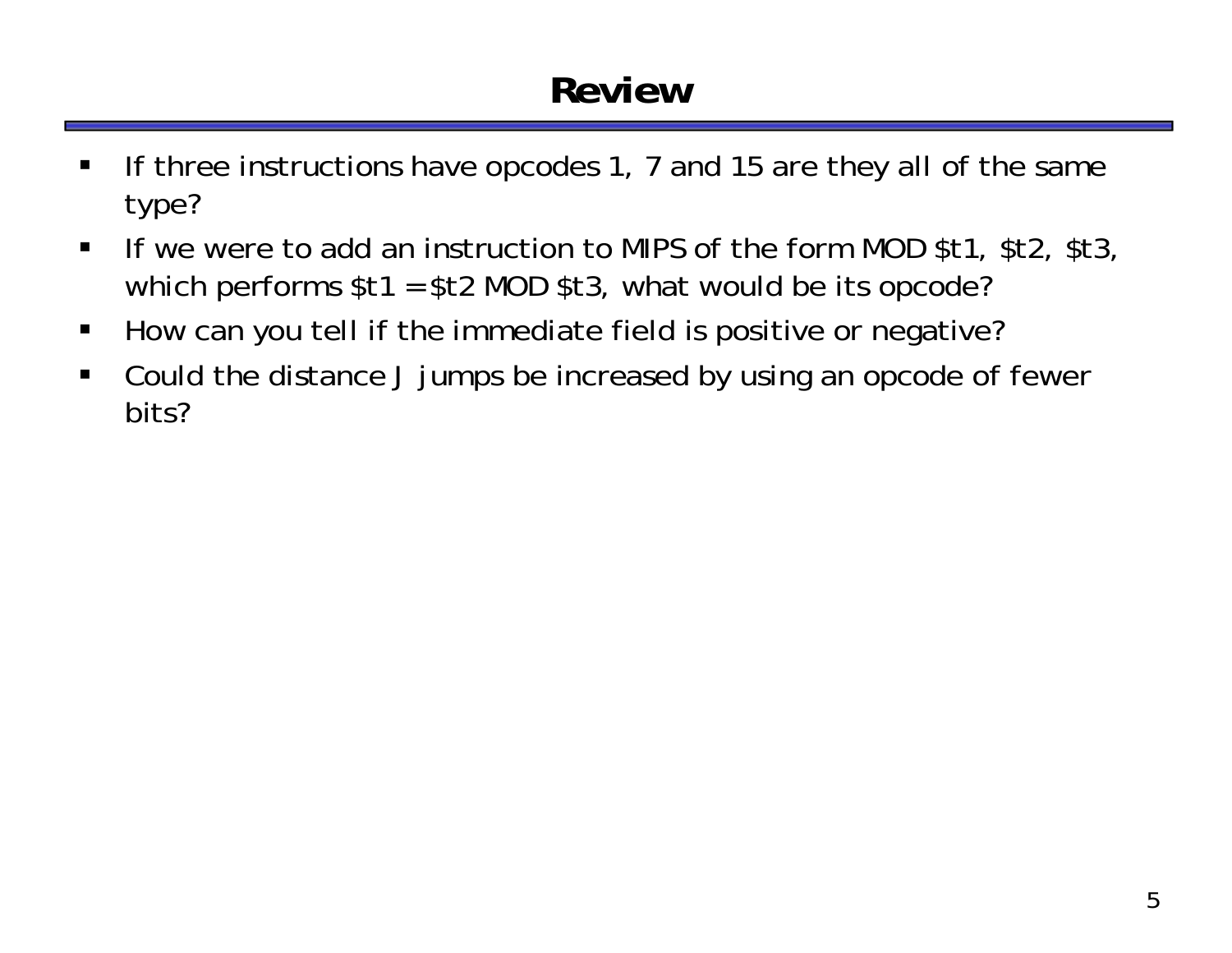## **A single-cycle MIPS processor**

- ш An instruction set architecture is an *interface* that defines the hardware operations which are available to software.
- П Any instruction set can be implemented in many different ways:
	- — In a basic single-cycle implementation all operations take the same amount of time—a single cycle.
	- — A multicycle implementation allows faster operations to take less time than slower ones, so overall performance can be increased.
	- — Finally, pipelining lets a processor overlap the execution of several instructions, potentially leading to big performance gains.
- Over the next few weeks we'll look at the first and last of these in detail.

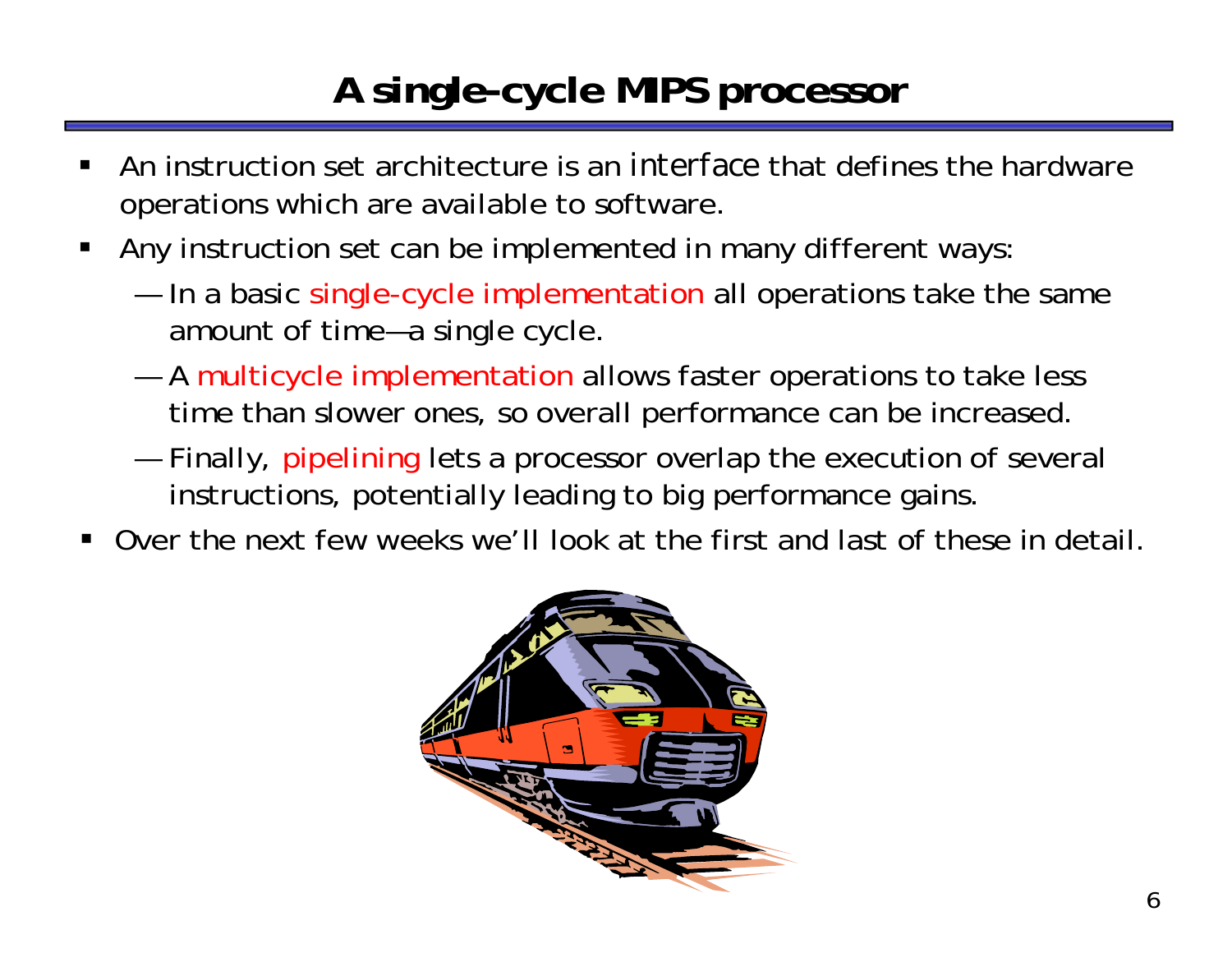# **Single-cycle implementation**

ш We will describe the implementation a simple MIPS-based instruction set supporting just the following operations.

| Arithmetic:    | add                     | sub       | and | nr. | slt |
|----------------|-------------------------|-----------|-----|-----|-----|
| Data Transfer: | $\overline{\mathsf{N}}$ | <b>SW</b> |     |     |     |
| Control:       | beg                     |           |     |     |     |

- $\blacksquare$  Today we'll start building a single-cycle implementation of this instruction set.
	- All instructions will execute in the same amount of time; this will determine the clock cycle time for our performance equations.
	- —We'll explain the datapath first, and then make the control unit.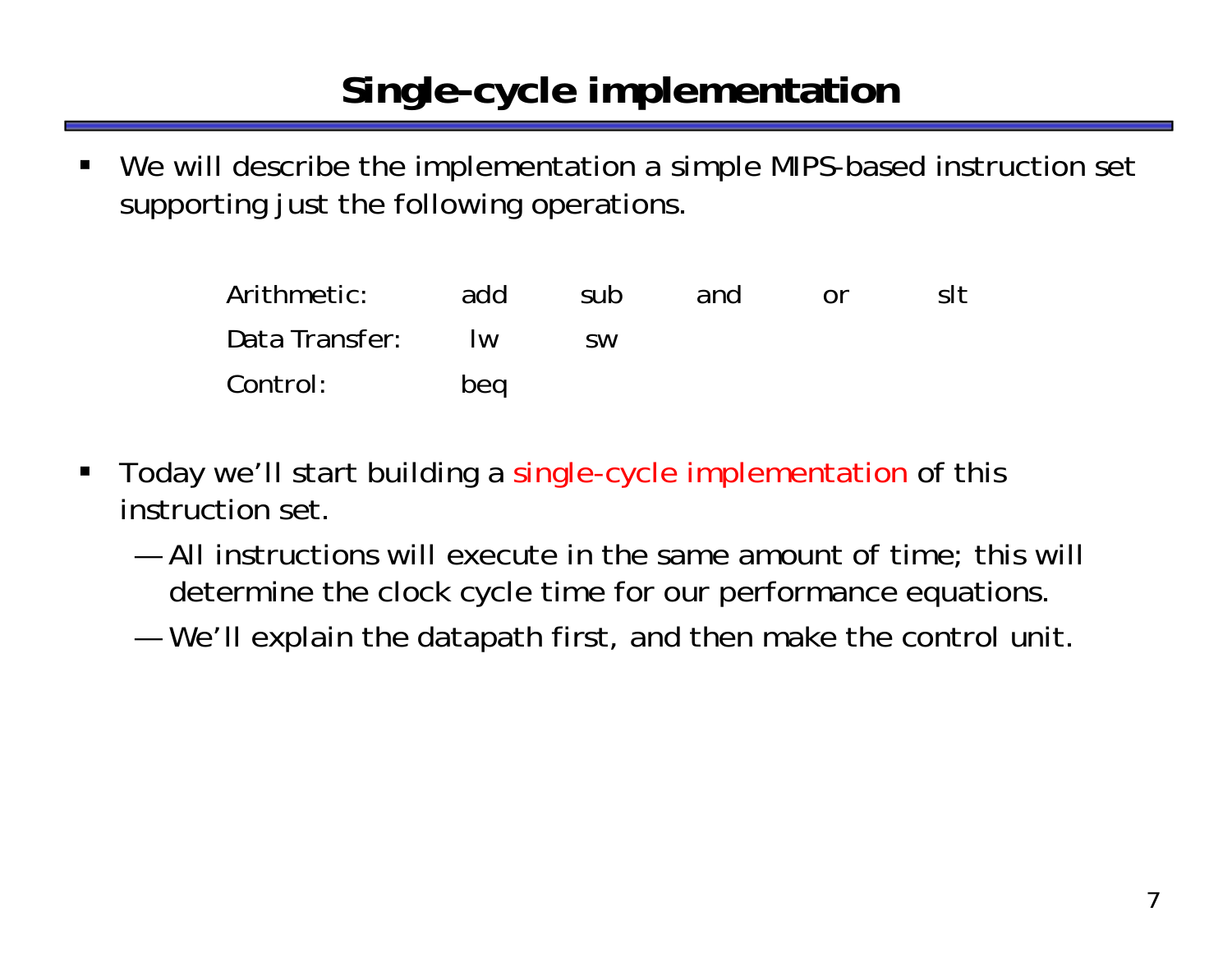### **Computers are state machines**

- $\blacksquare$  A computer is just a big fancy state machine.
	- —Registers, memory, hard disks and other storage form the state.
	- — The processor keeps reading and updating the state, according to the instructions in some program.

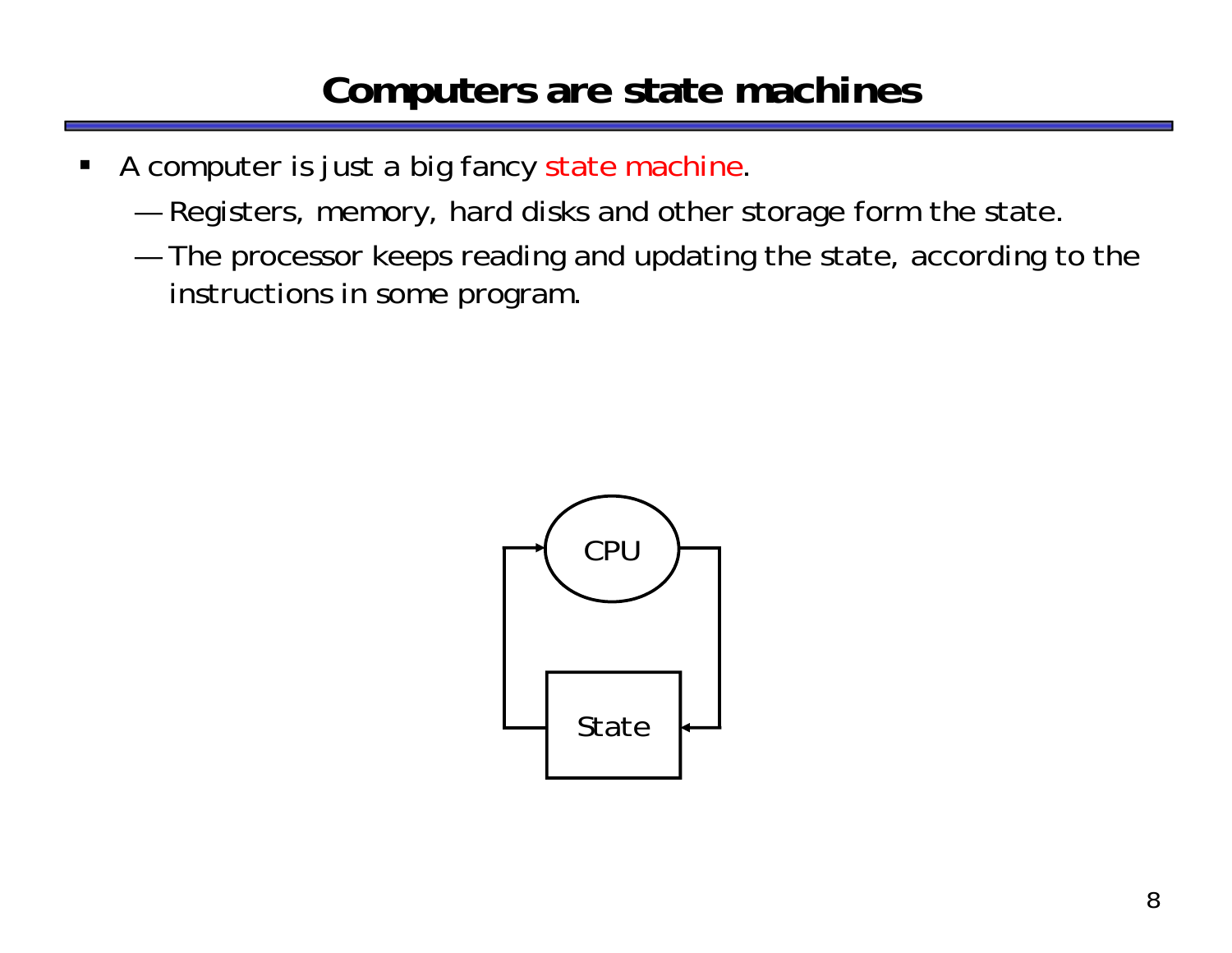## **John von Neumann**

- In the old days, "programming" involved actually changing a machine's physical configuration by flipping switches or connecting wires.
	- —A computer could run just one program at a time.
	- —Memory only stored data that was being operated on.
- $\blacksquare$  Then around 1944, John von Neumann and others got the idea to encode instructions in a format that could be stored in memory just like data.
	- —The processor interprets and executes instructions from memory.
	- — One machine could perform many different tasks, just by loading different programs into memory.
	- —The "stored program" design is often called a Von Neumann machine.

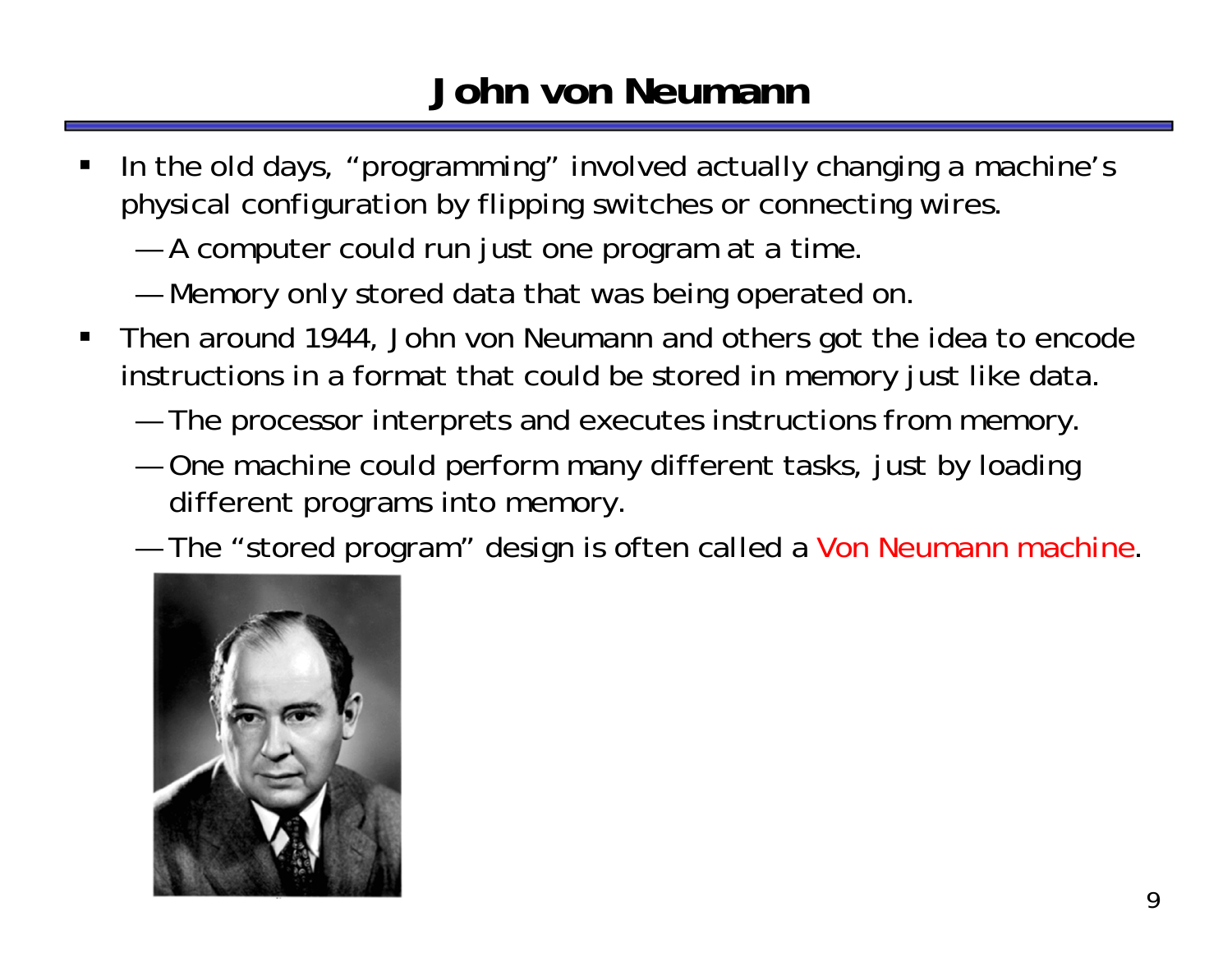## **Memories**



- ш **It's easier to use a Harvard architecture at first, with** programs and data stored in *separate* memories.
- $\blacksquare$  To fetch instructions and read & write words, we need these memories to be 32-bits wide (buses are represented by dark lines here). We still want byte addressability, so these are 2**<sup>30</sup>** x 32 memories.
- $\blacksquare$ Blue lines represent control signals. MemRead and MemWrite should be set to 1 if the data memory is to be read or written respectively, and 0 otherwise.
	- — When a control signal does something when it is set to 1, we call it active high (vs. active low) because 1 is usually a higher voltage than 0.
- For now, we will assume you cannot write to the instruction memory.
	- — Pretend it's already loaded with a program, which doesn't change while it's running.

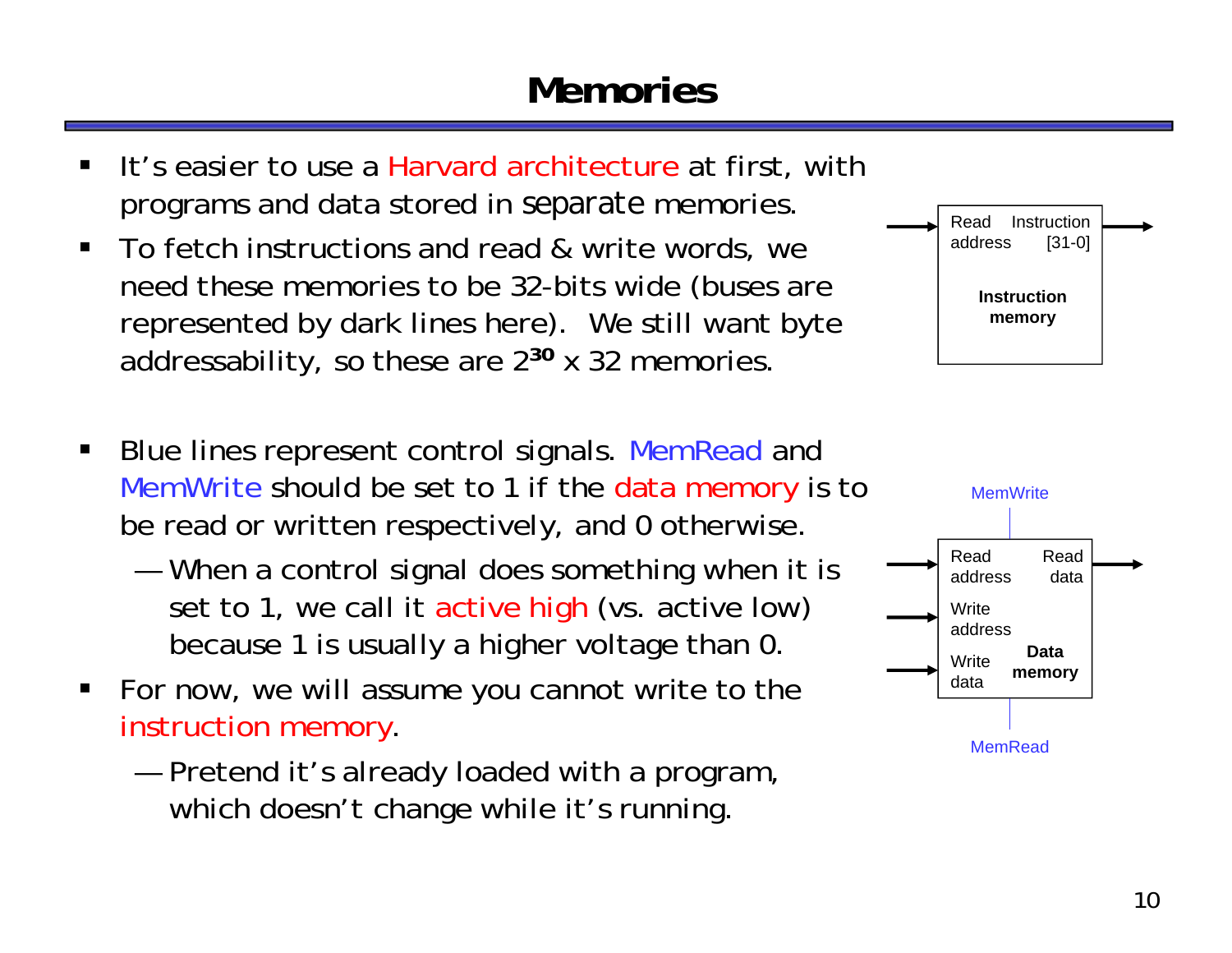## **Instruction fetching**

- $\blacksquare$  The CPU is always in an infinite loop, fetching instructions from memory and executing them.
- $\blacksquare$ The program counter or PC register holds the address of the current instruction.
- $\blacksquare$  MIPS instructions are each four bytes long, so the PC should be incremented by four to read the next instruction in sequence.

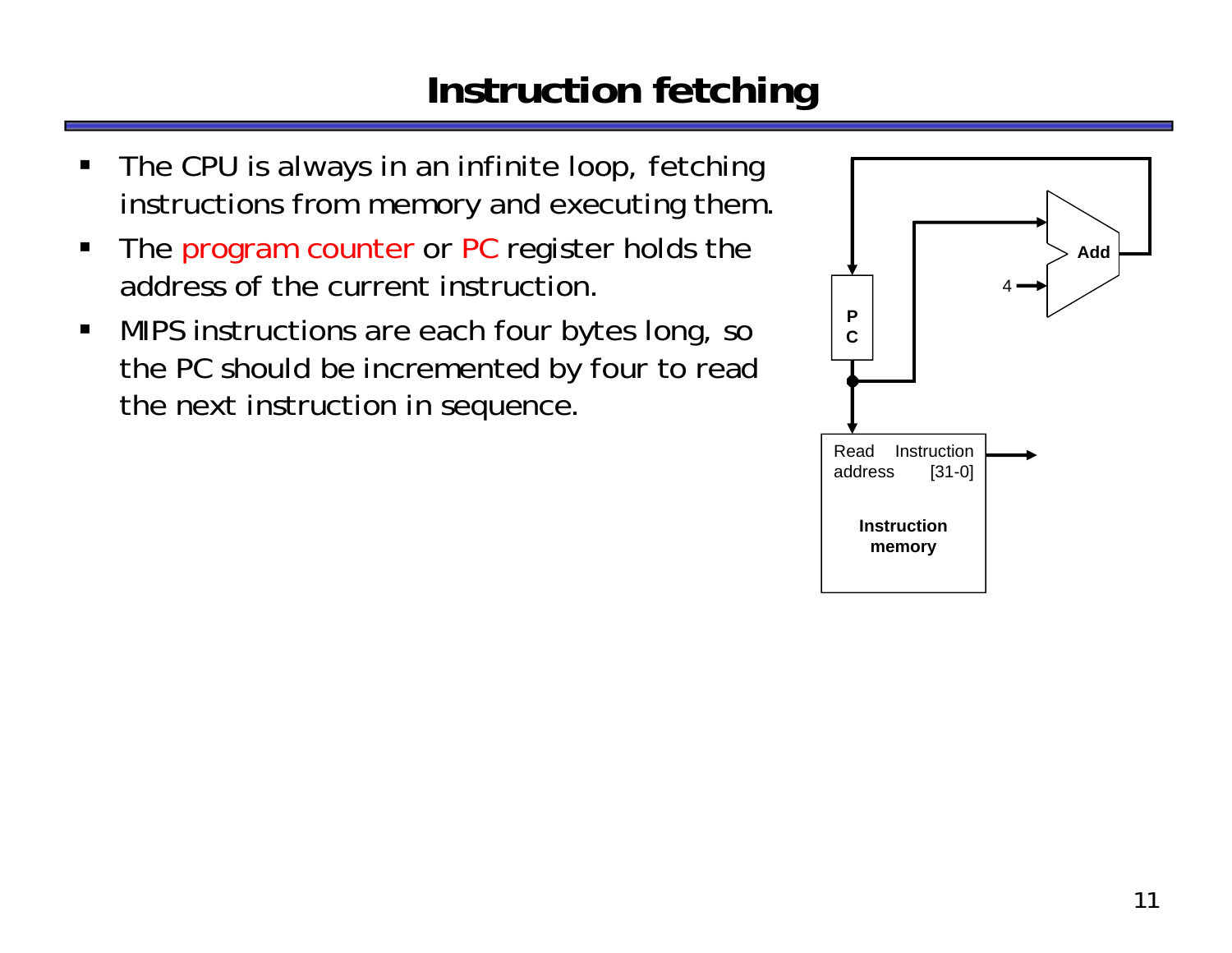## **Encoding R-type instructions**

- ш Last lecture, we saw encodings of MIPS instructions as 32-bit values.
- П Register-to-register arithmetic instructions use the R-type format.
	- — $-$  op is the instruction opcode, and func specifies a particular arithmetic operation (see textbook).
	- —— rs, rt and rd are source and destination registers.

| op     |        |        | rd     | shamt  | func   |
|--------|--------|--------|--------|--------|--------|
| 6 hits | 5 bits | 5 bits | 5 bits | 5 bits | 6 bits |

 $\blacksquare$ An example instruction and its encoding:

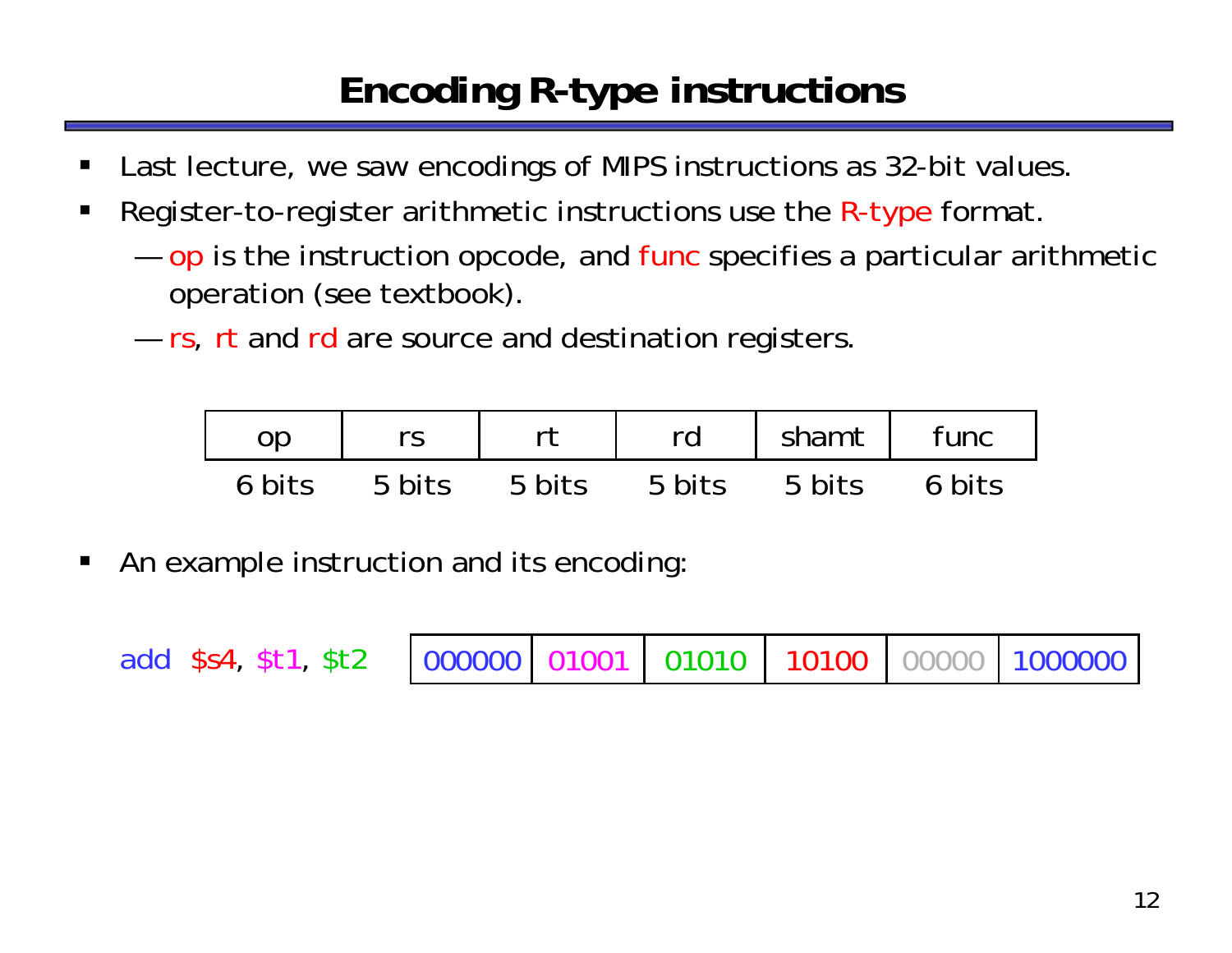### **Registers and ALUs**

- R-type instructions must access registers and an ALU. Our register file stores thirty-two 32-bit values. Each register specifier is 5 bits long. You can read from two registers at a time.  $-$  RegWrite is 1 if a register should be written. Readregister 1 Readregister 2 **Write** register **Write** dataReaddata 2 Readdata 1**Registers RegWrite**
- $\blacksquare$ Here's a simple ALU with five operations, selected by a 3-bit control signal ALUOp.

ш

 $\blacksquare$ 

—

—

—

| <b>ALUOp</b> | Function |
|--------------|----------|
| 000          | and      |
| 001          | or       |
| 010          | add      |
| 110          | subtract |
| 111          | slt      |

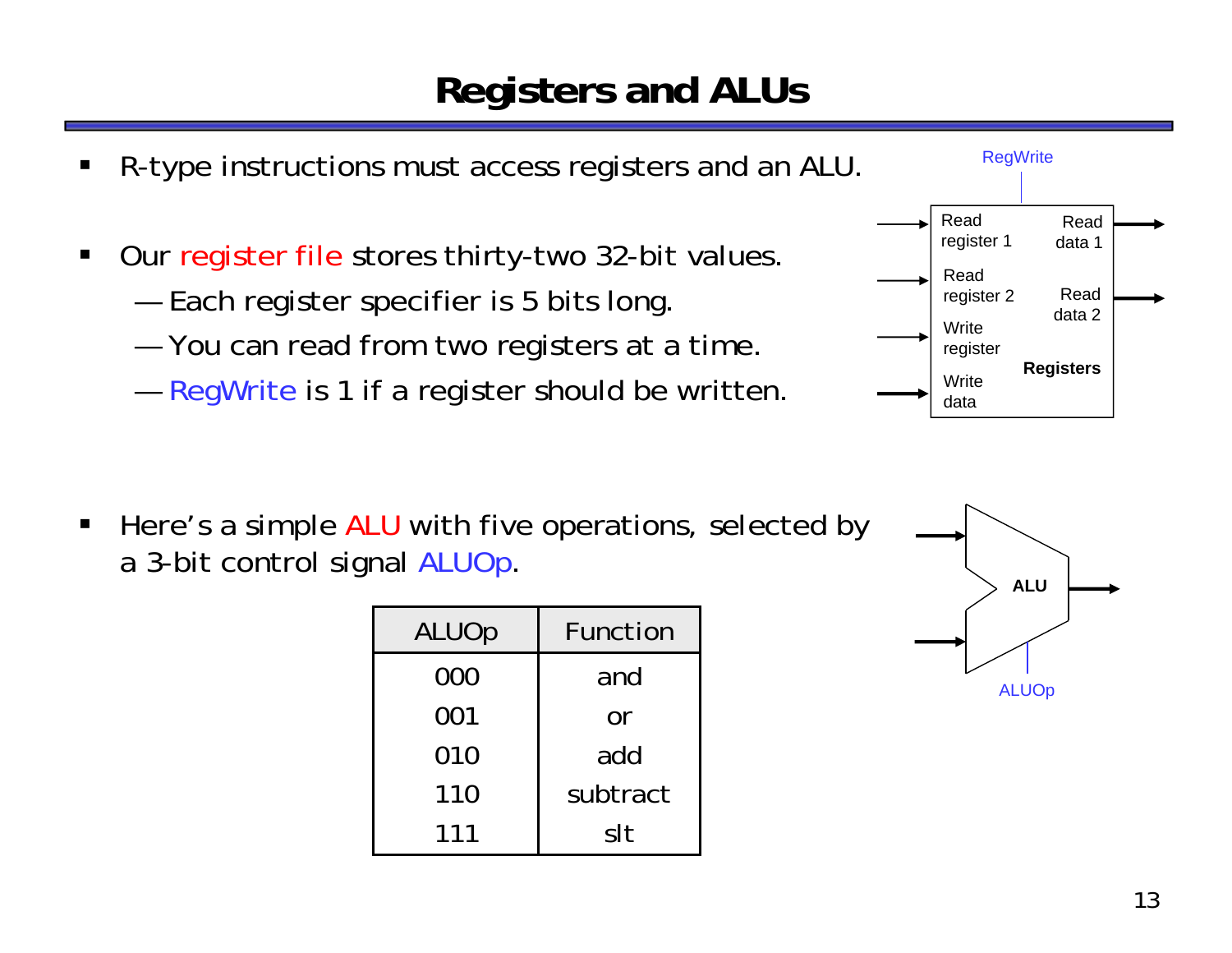# **Executing an R-type instruction**

- 1. Read an instruction from the instruction memory.
- 2. The source registers, specified by instruction fields rs and rt, should be read from the register file.
- 3. The ALU performs the desired operation.
- 4. Its result is stored in the destination register, which is specified by field rd of the instruction word.



|  |  |  | I rs I rt I rd I shamt I func  |  |  |  |
|--|--|--|--------------------------------|--|--|--|
|  |  |  | 31 26 25 21 20 16 15 11 10 6 5 |  |  |  |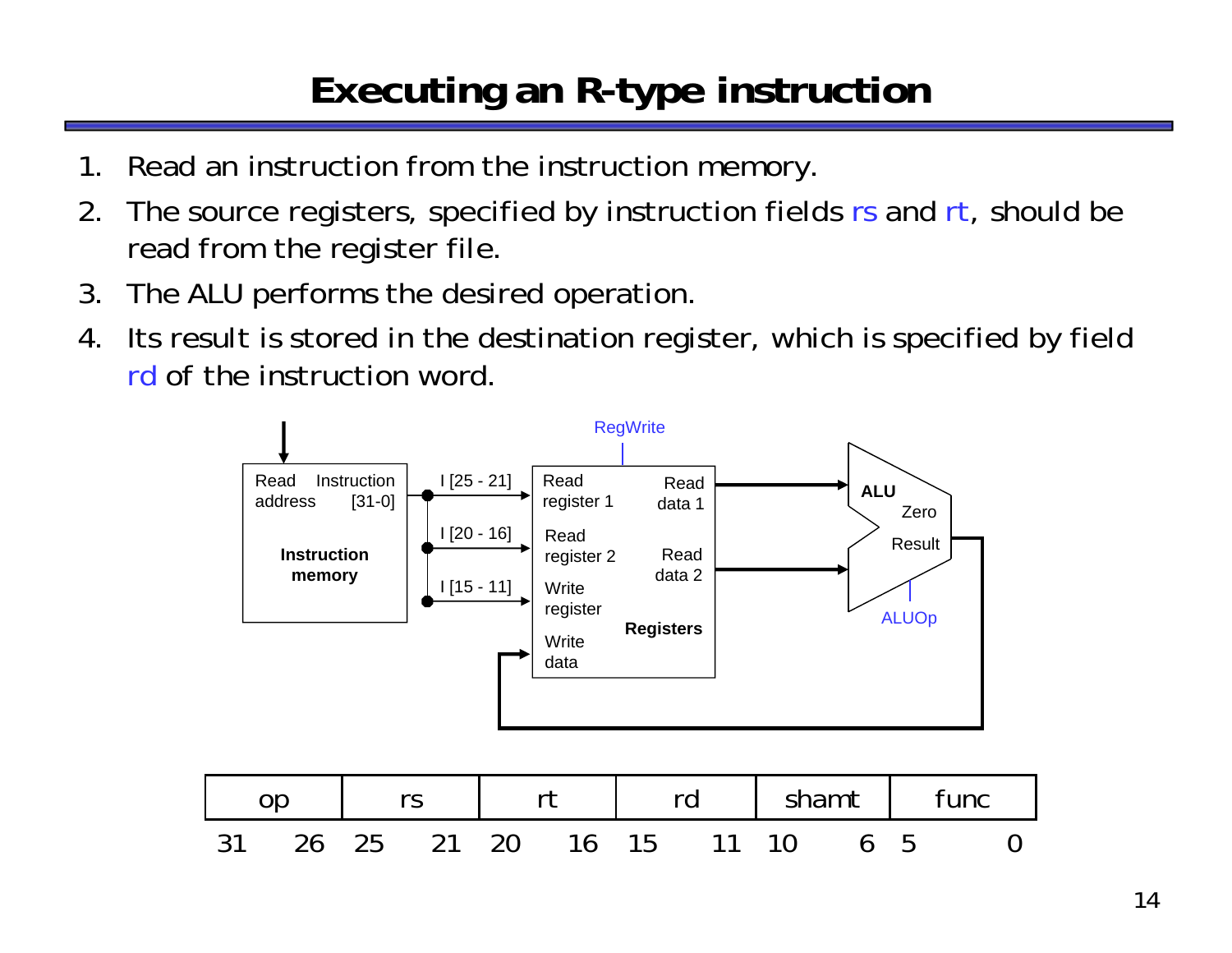## **Encoding I-type instructions**

- $\blacksquare$ The Iw, sw and beq instructions all use the *I-type* encoding.
	- rt is the *destination* for lw, but a *source* for beq and sw.
	- — $-$  address is a 16-bit signed constant.

| nn     | rr     |        | address |
|--------|--------|--------|---------|
| 6 hits | 5 bits | 5 hits | 16 hits |

 $\blacksquare$ Two example instructions:

| $\mathsf{Iw}$ \$tO, $-4$ (\$sp) |  | 100011 11101 01000 1111 1111 1111 1100 |
|---------------------------------|--|----------------------------------------|
|                                 |  |                                        |
|                                 |  |                                        |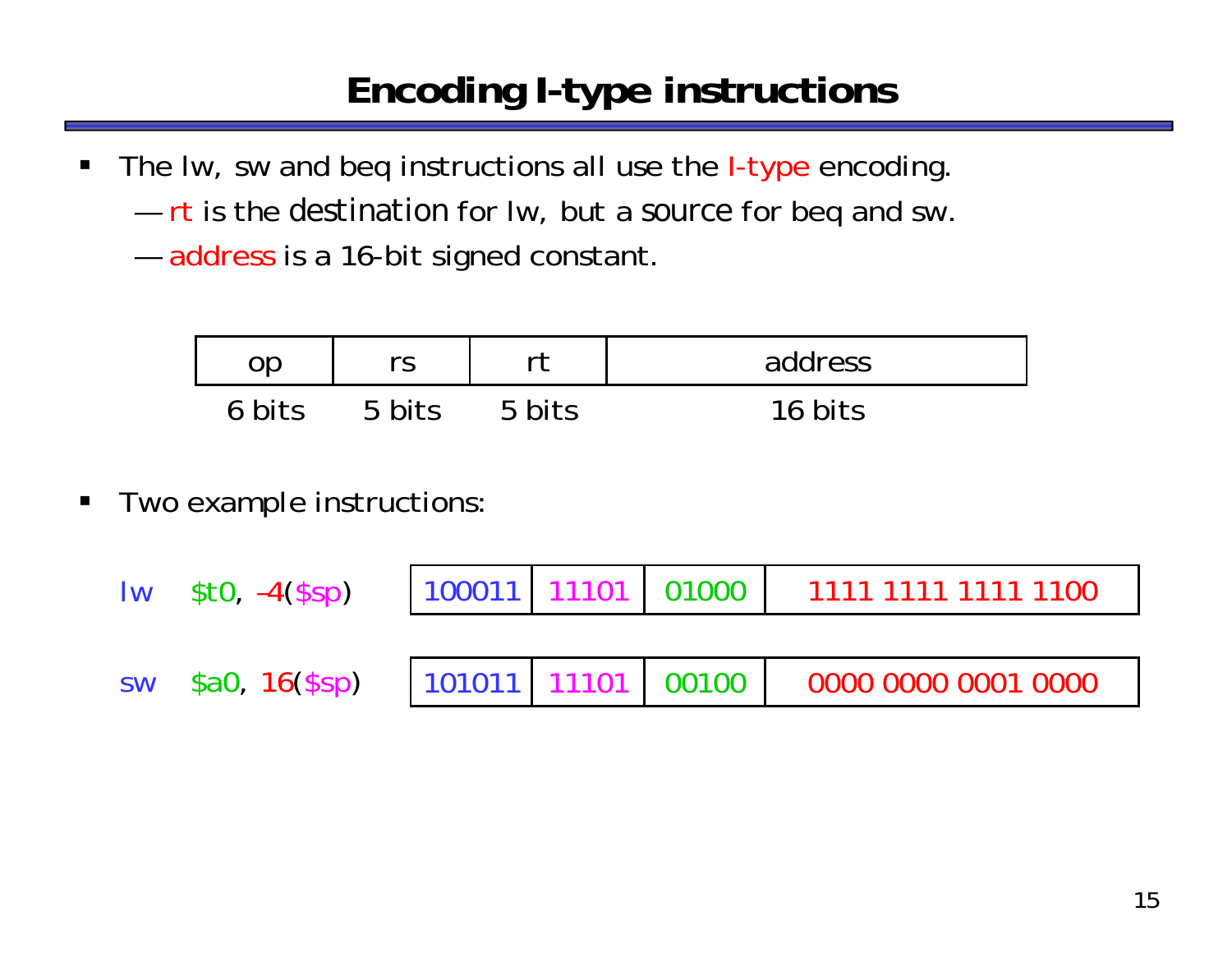#### **Accessing data memory**

- ш For an instruction like lw \$t0, -4(\$sp), the base register \$sp is added to the *sign-extended* constant to get a data memory address.
- $\blacksquare$  This means the ALU must accept *either* a register operand for arithmetic instructions, *or* a sign-extended immediate operand for lw and sw.
- $\blacksquare$ We'll add a multiplexer, controlled by ALUSrc, to select either a register operand ( 0) or a constant operand ( 1).

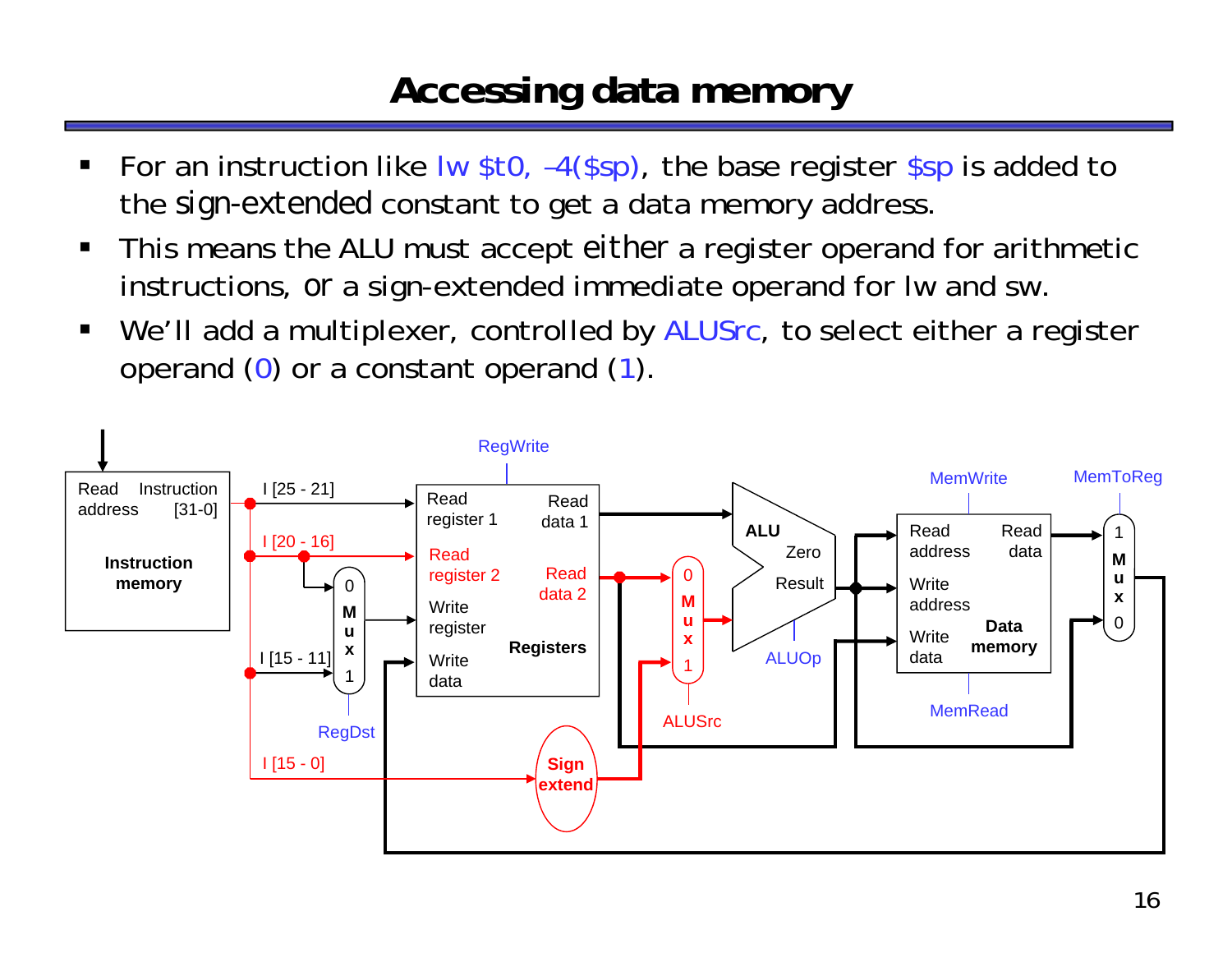# **MemToReg**

- ш The register file's "Write data" input has a similar problem. It must be able to store *either* the ALU output of R-type instructions, *or* the data memory output for lw.
- $\blacksquare$ We add a mux, controlled by MemToReg, to select between saving the ALU result  $(0)$  or the data memory output  $(1)$  to the registers.

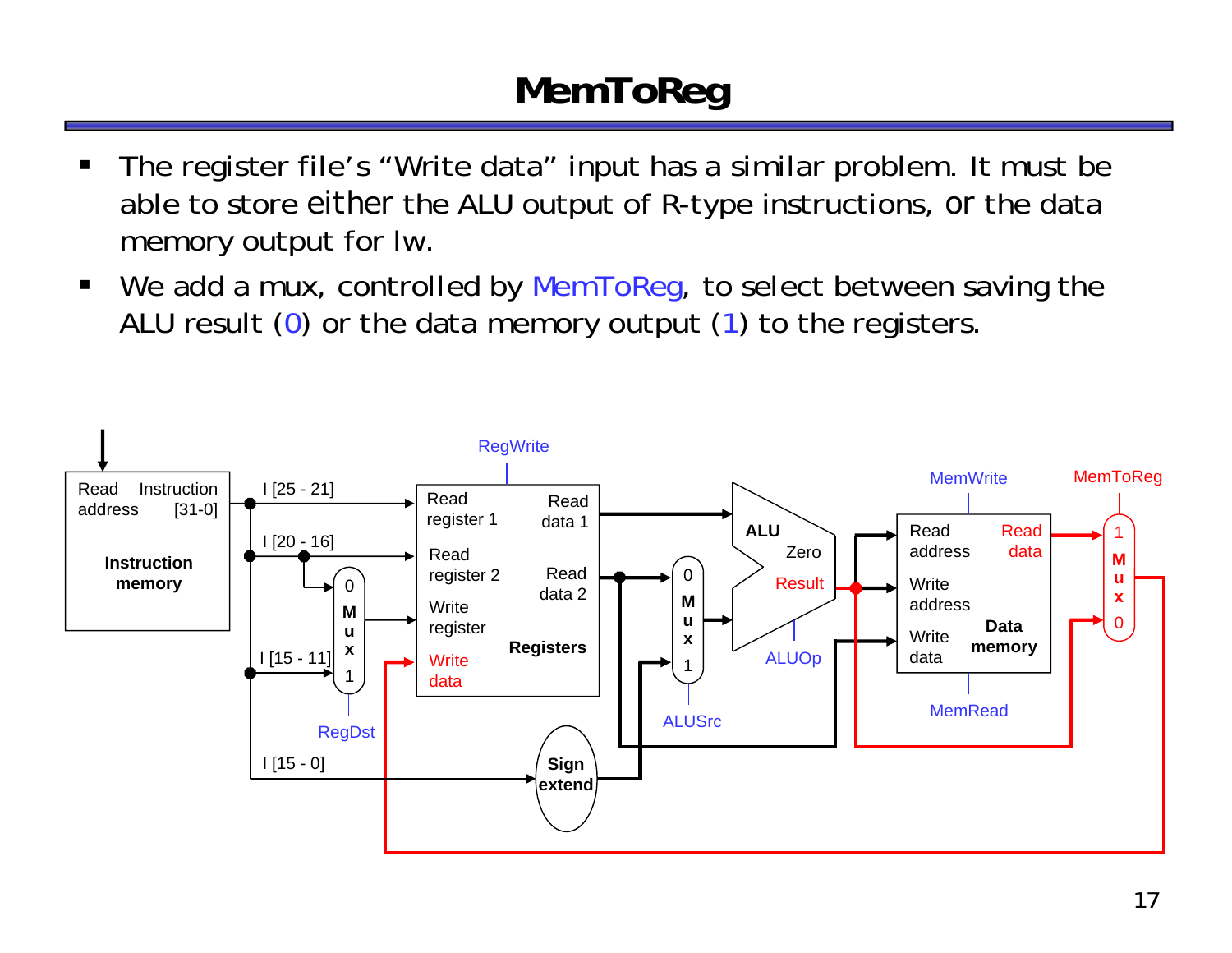ш A final annoyance is the destination register of lw is in *rt* instead of rd.

| -- | $\sim$ | --- | address |
|----|--------|-----|---------|
|    |        |     |         |

lw \$rt, address(\$rs)

 $\blacksquare$ We'll add one more mux, controlled by RegDst, to select the destination register from either instruction field rt (0) or field rd (1).

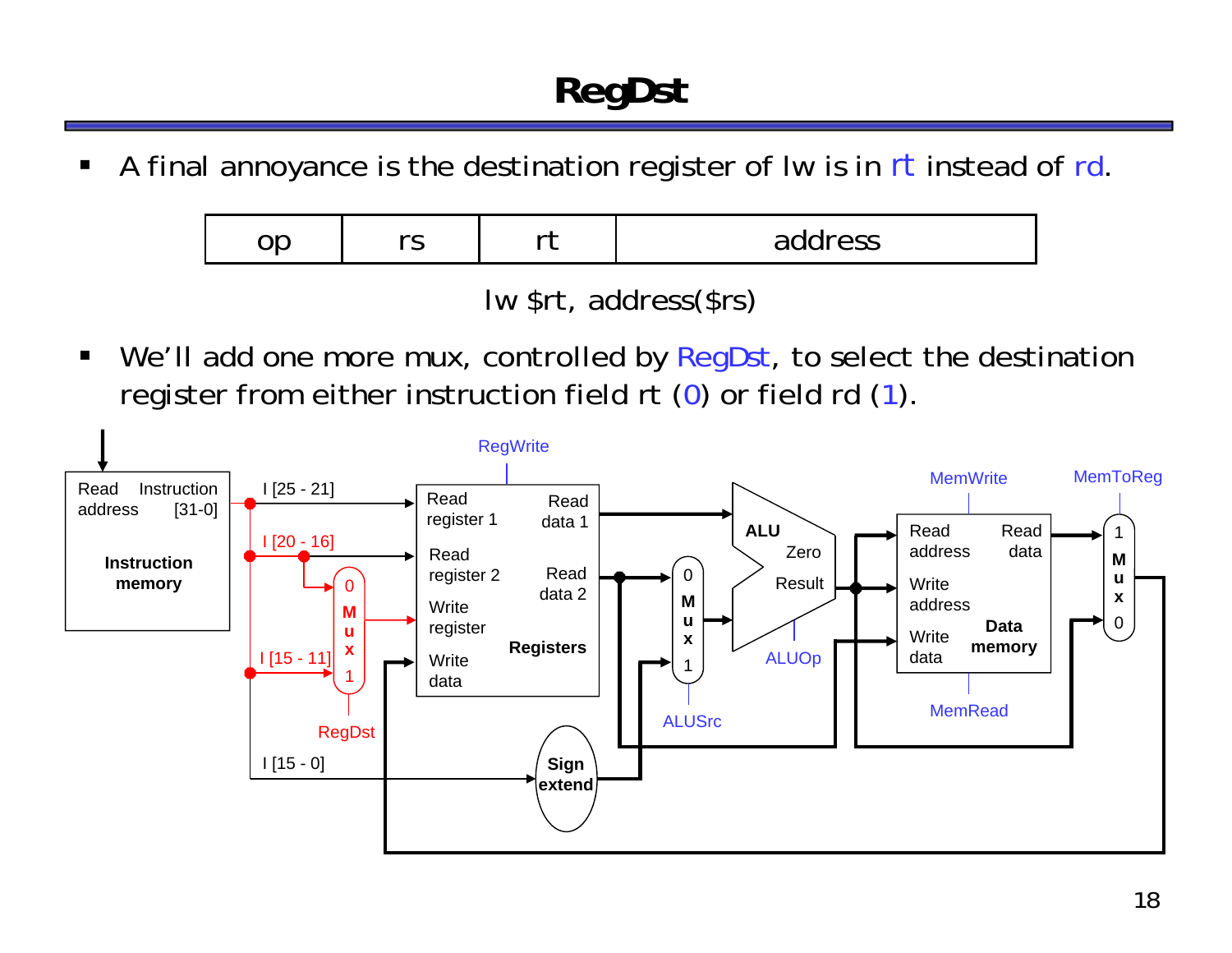$\blacksquare$  For branch instructions, the constant is not an address but an *instruction offset* from the current program counter to the desired address.

|                |     | beg $$at$ $$0$ , L |                        |  |
|----------------|-----|--------------------|------------------------|--|
|                | add | \$v1, \$v0, \$0    |                        |  |
|                | add |                    | \$v1, \$v1, \$v1, \$v1 |  |
|                |     |                    | Somewhere              |  |
| $\mathbf{I}$ . | add |                    | \$v1, \$v0, \$v0       |  |

 $\blacksquare$  The target address L is three *instructions* past the beq, so the encoding of the branch instruction has 0000 0000 0000 0011 for the address field.

| 000100 | 00000 | 0000 0000 0000 0011 |
|--------|-------|---------------------|
| op     |       | address             |

 $\blacksquare$ Instructions are four bytes long, so the actual memory offset is 12 bytes.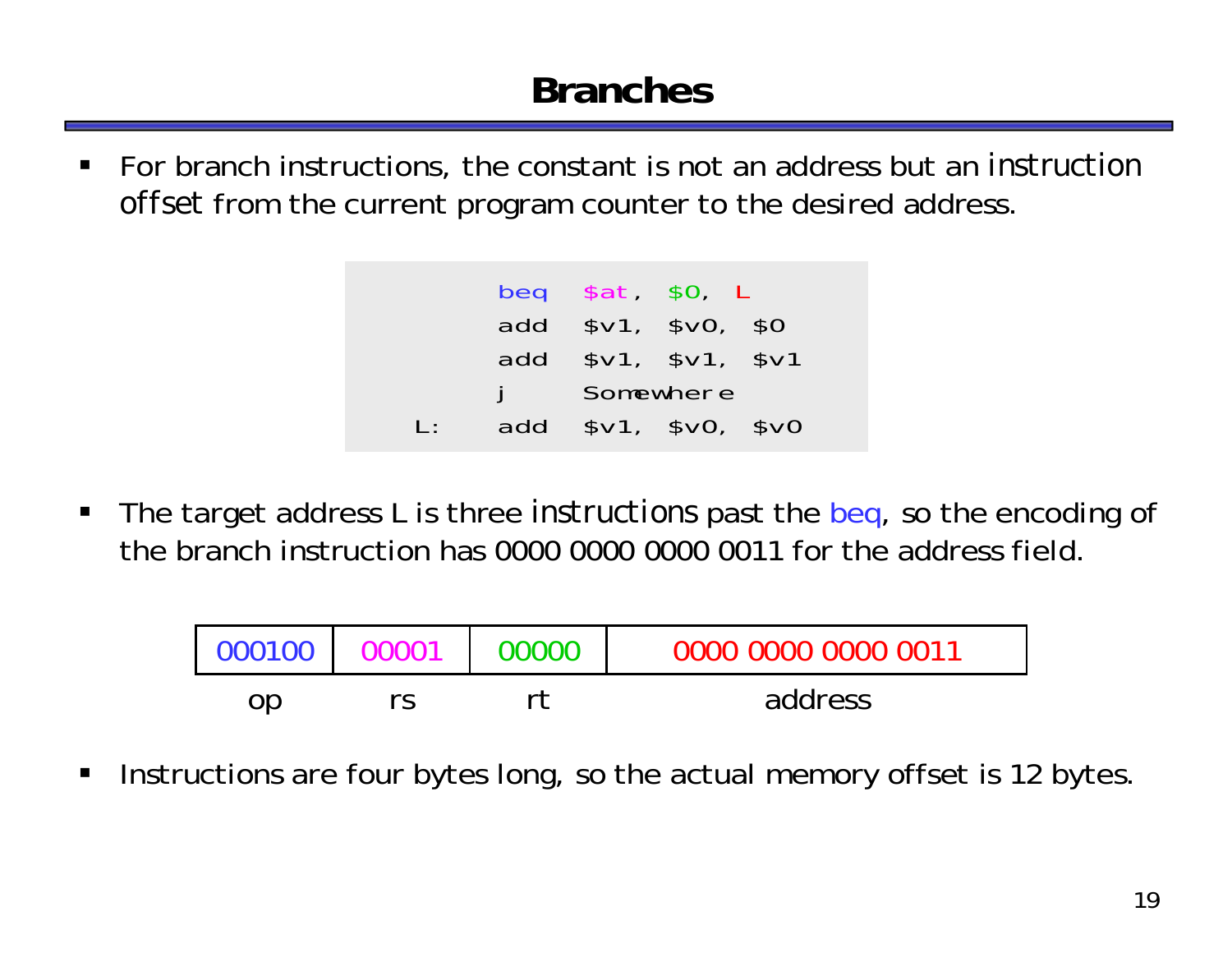### **The steps in executing a beq**

- 1. Fetch the instruction, like beq \$at, \$0, offset, from memory.
- 2. Read the source registers, \$at and \$0, from the register file.
- 3. Compare the values by subtracting them in the ALU.
- 4. If the subtraction result is 0, the source operands were equal and the PC should be loaded with the target address,  $PC + 4 + (offset \times 4)$ .
- 5. Otherwise the branch should not be taken, and the PC should just be incremented to PC  $\pm$  4 to fetch the next instruction sequentially.

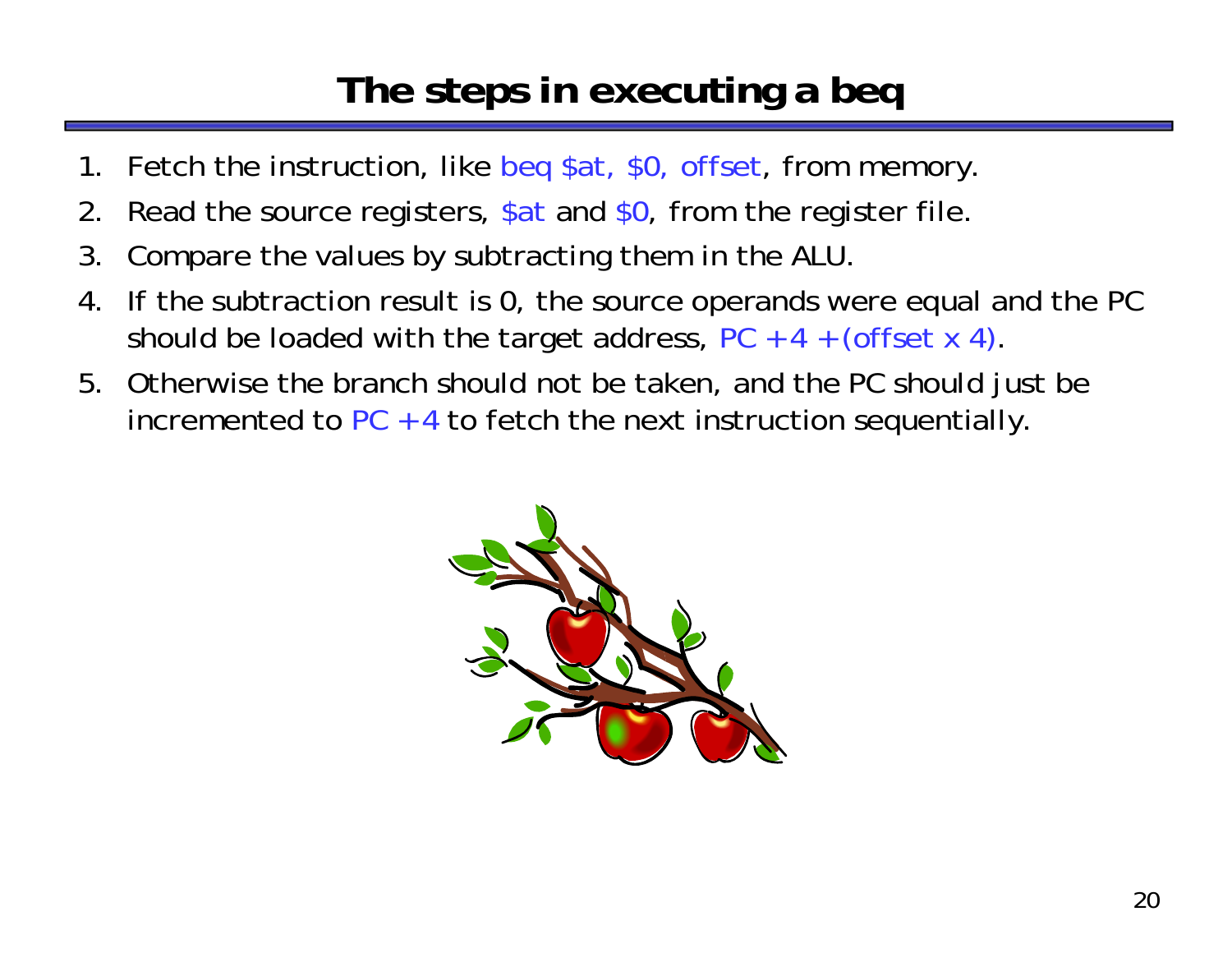### **Branching hardware**

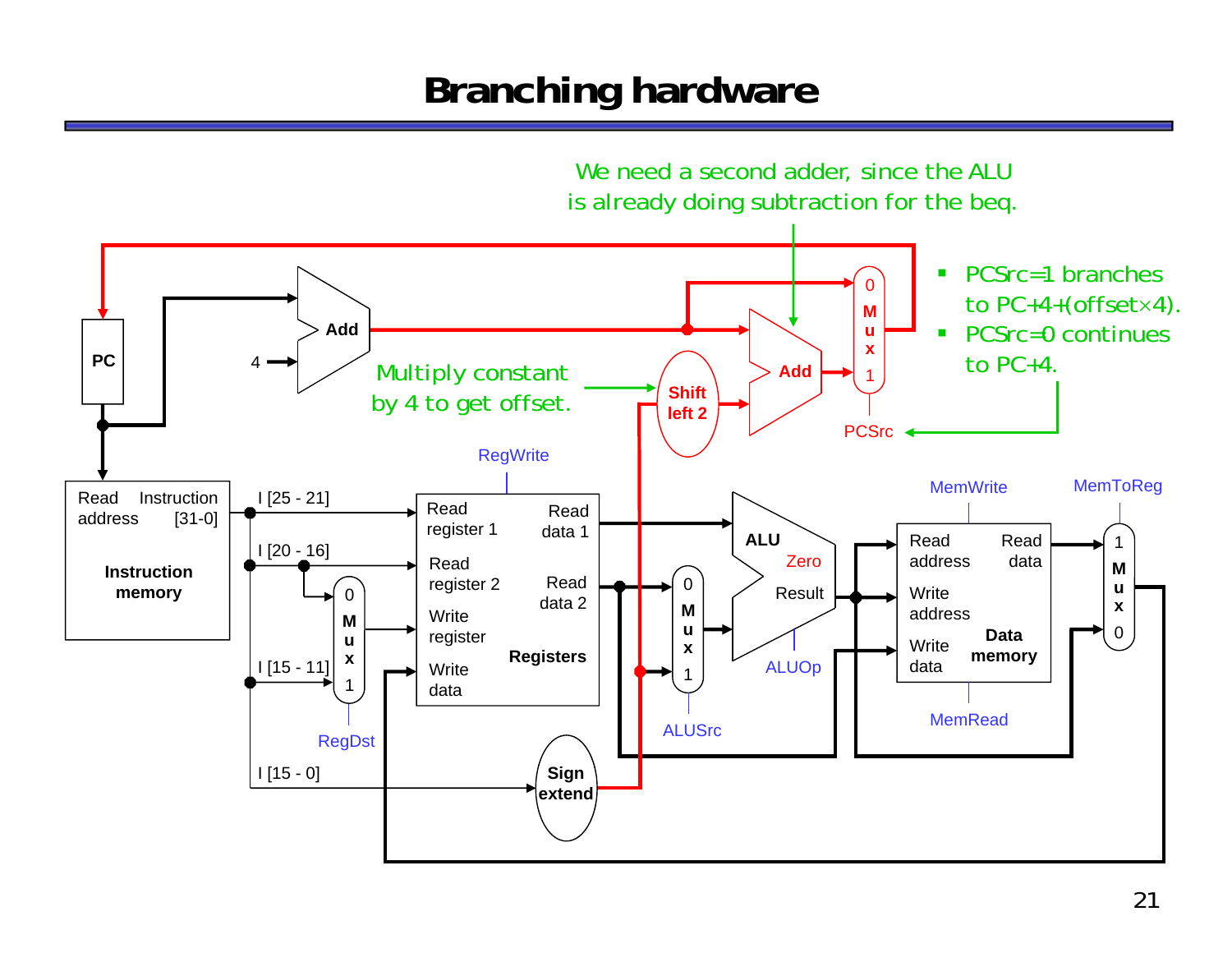### **The final datapath**

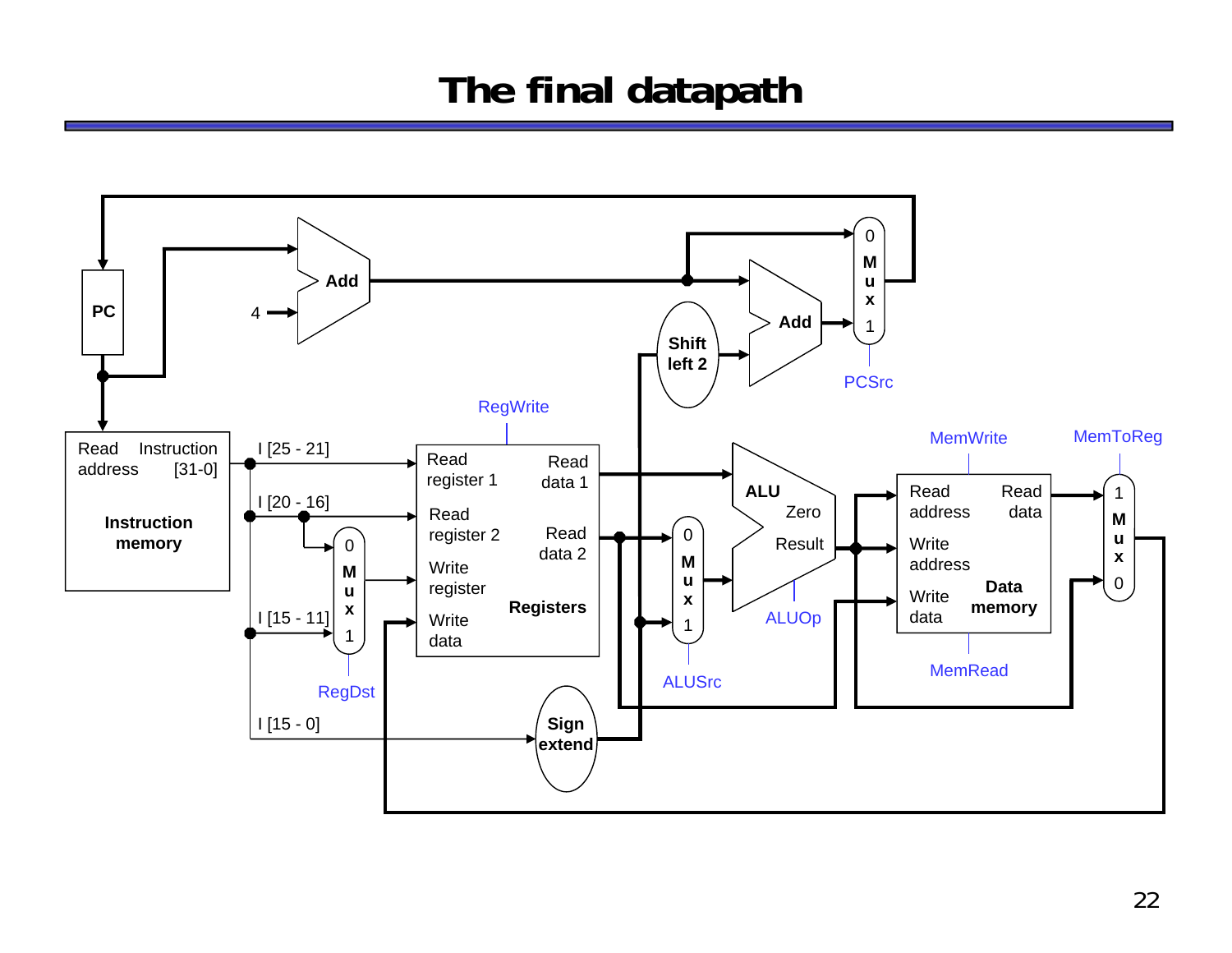# **Control**

- $\blacksquare$  The control unit is responsible for setting all the control signals so that each instruction is executed properly.
	- —The control unit's input is the 32-bit instruction word.
	- —The outputs are values for the blue control signals in the datapath.
- $\blacksquare$  Most of the signals can be generated from the instruction opcode alone, and not the entire 32-bit word.
- $\blacksquare$  To illustrate the relevant control signals, we will show the route that is taken through the datapath by R-type, lw, sw and beq instructions.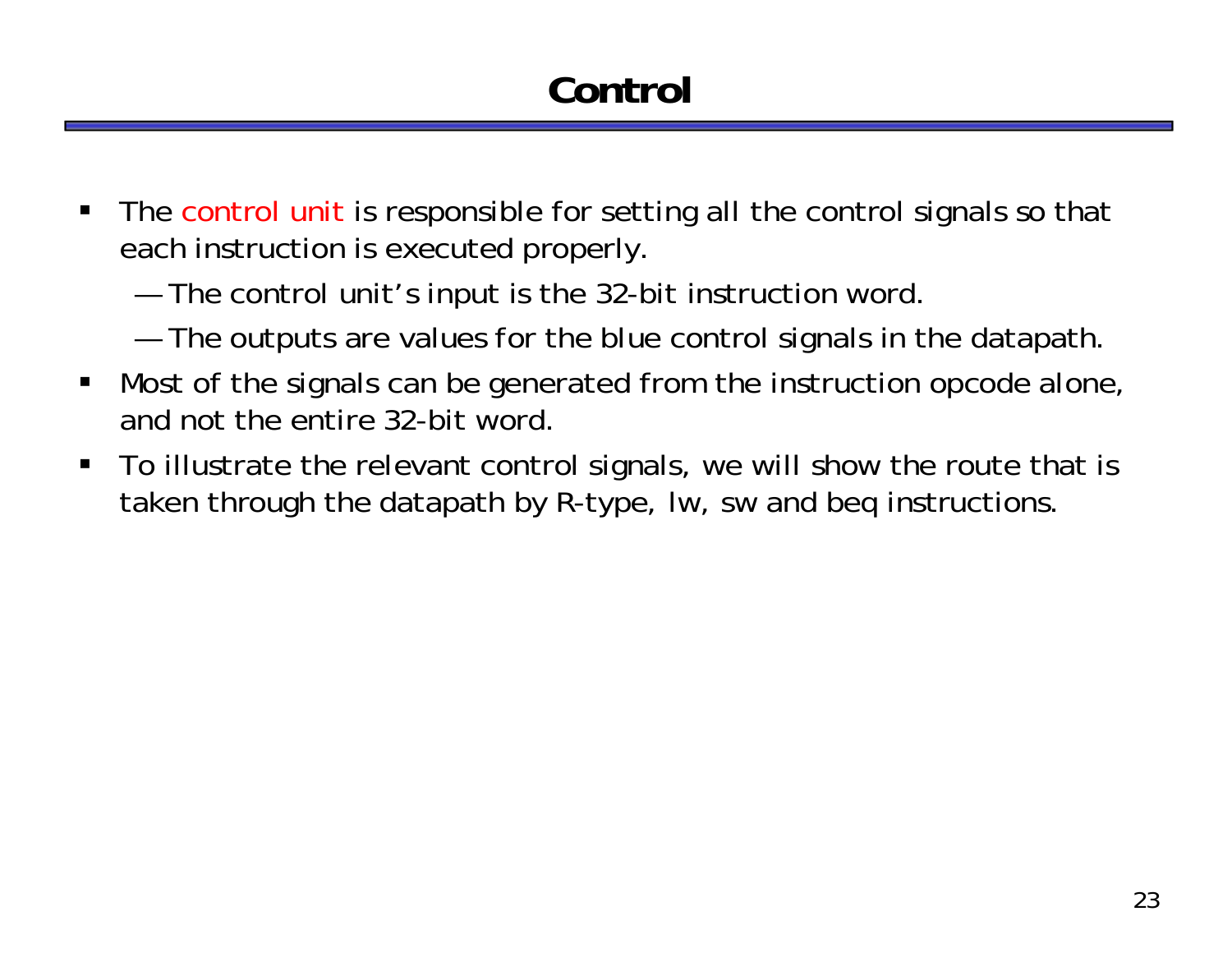# **R-type instruction path**

- $\blacksquare$ The R-type instructions include add, sub, and, or, and slt.
- $\blacksquare$ The ALUOp is determined by the instruction's "func" field.

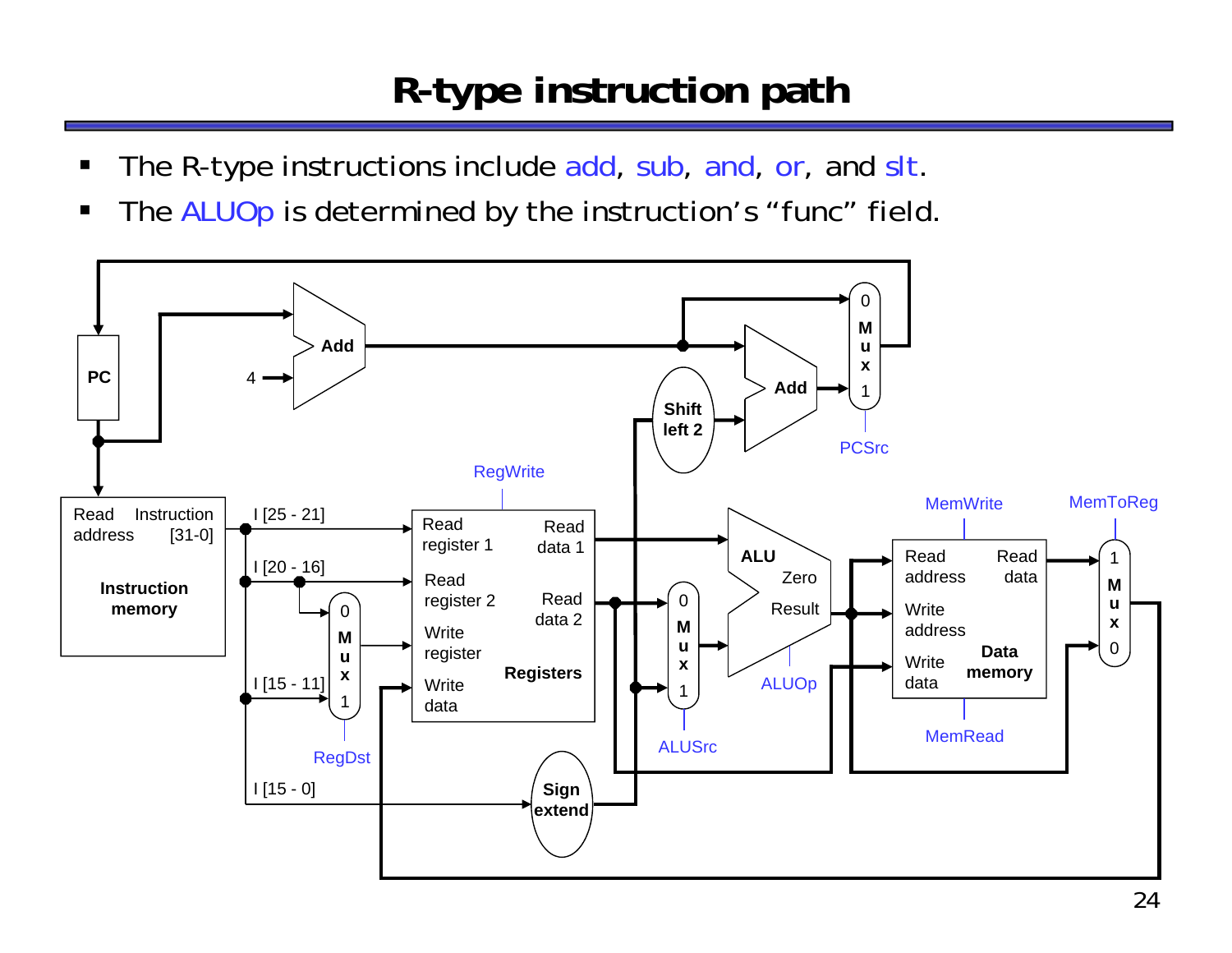### **lw instruction path**

- ш An example load instruction is lw \$t0, -4(\$sp).
- $\blacksquare$ The ALUOp must be 010 (add), to compute the effective address.

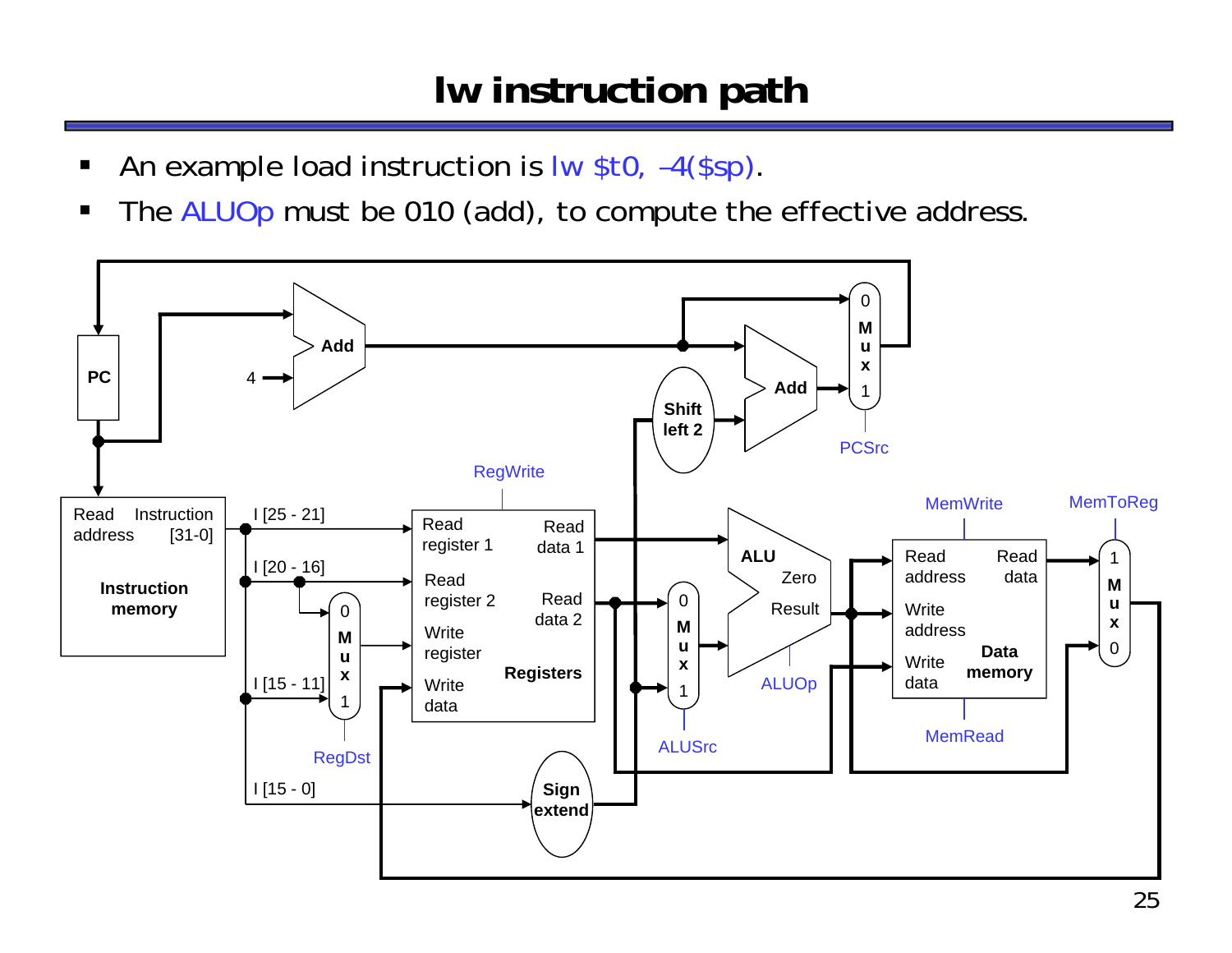#### **sw instruction path**

- ш An example store instruction is sw \$a0, 16(\$sp).
- $\blacksquare$ The ALUOp must be 010 (add), again to compute the effective address.

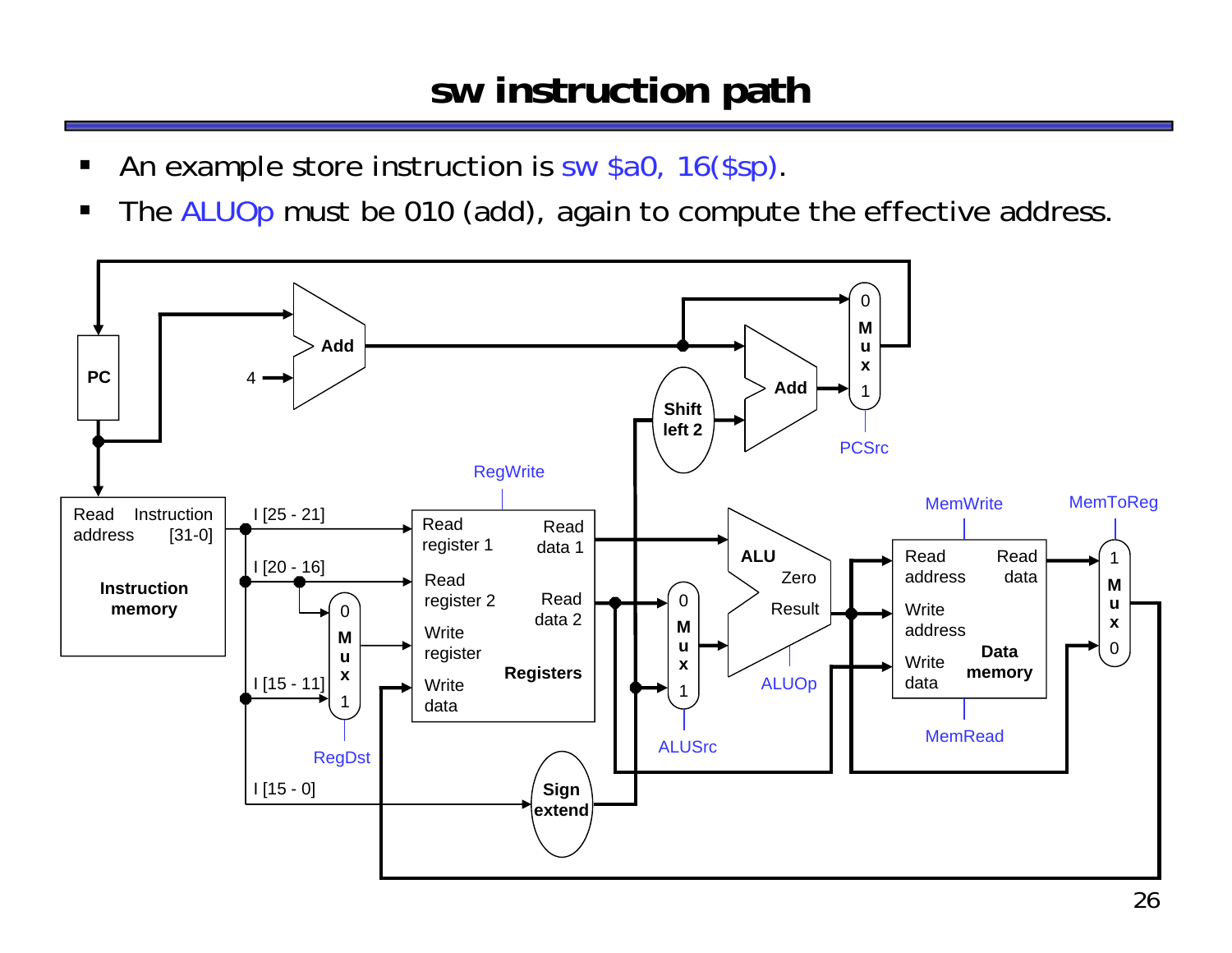## **beq instruction path**

- ш One sample branch instruction is beq \$at, \$0, offset.
- $\blacksquare$ The ALUOp is 110 (subtract), to test for equality. The branch may

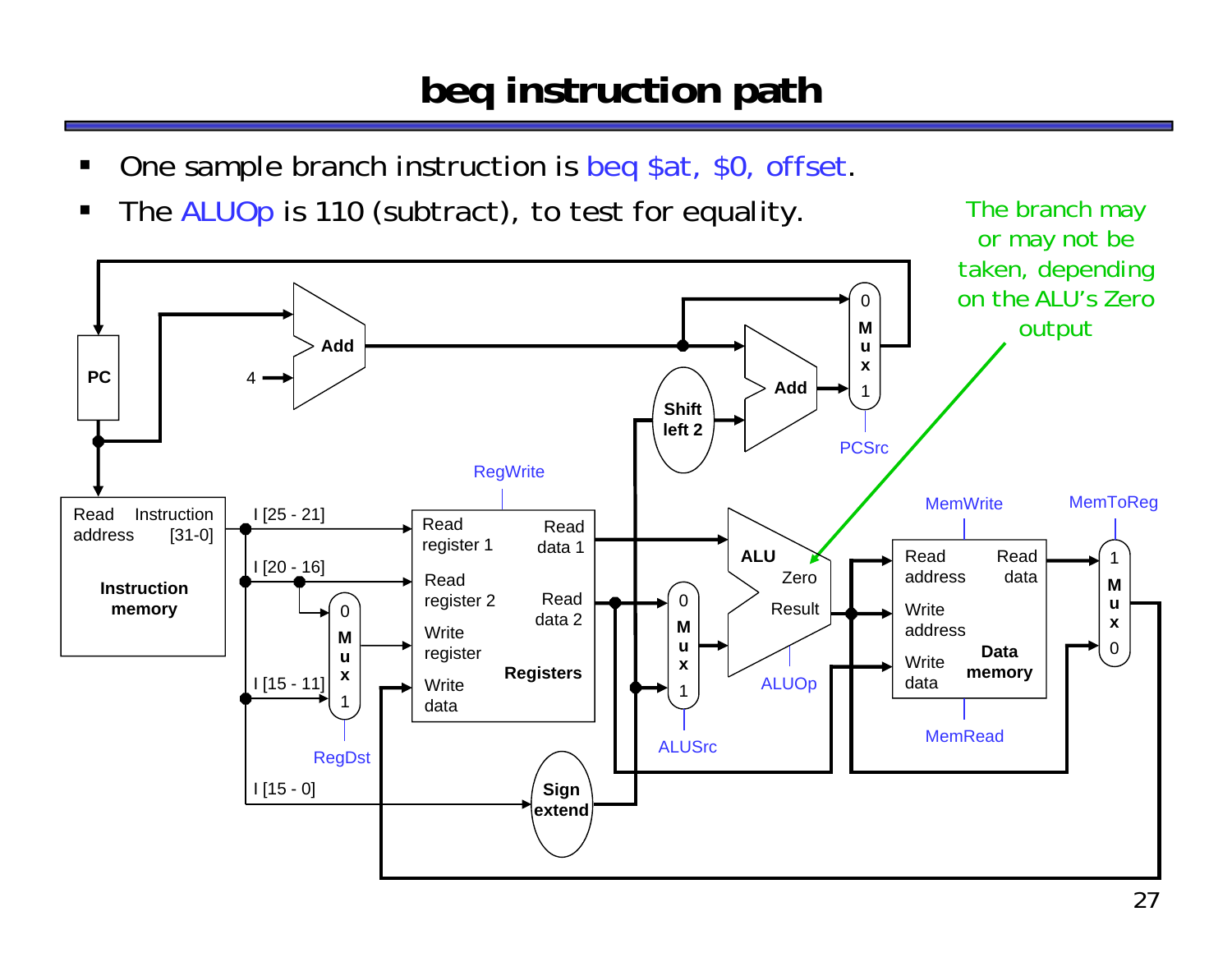## **Control signal table**

| Operation | RegDst | RegWrite | ALUSrc   | ALUOp | MemWrite | MemRead | <b>MemToReg</b> |
|-----------|--------|----------|----------|-------|----------|---------|-----------------|
| add       |        |          | $\Omega$ | 010   |          |         |                 |
| sub       |        |          | 0        | 110   |          |         |                 |
| and       |        |          | 0        | 000   |          |         |                 |
| or        |        |          | $\Omega$ | 001   |          |         |                 |
| slt       |        |          | 0        | 111   |          |         |                 |
| Iw        |        |          |          | 010   |          |         |                 |
| SW        | Χ      |          |          | 010   |          |         |                 |
| beg       |        |          |          | 110   |          |         |                 |

 $\blacksquare$ sw and beq are the only instructions that do not write any registers.

- $\blacksquare$  lw and sw are the only instructions that use the constant field. They also depend on the ALU to compute the effective memory address.
- $\blacksquare$ ALUOp for R-type instructions depends on the instructions' func field.
- $\blacksquare$  The PCSrc control signal (not listed) should be set if the instruction is beq *and* the ALU's Zero output is true.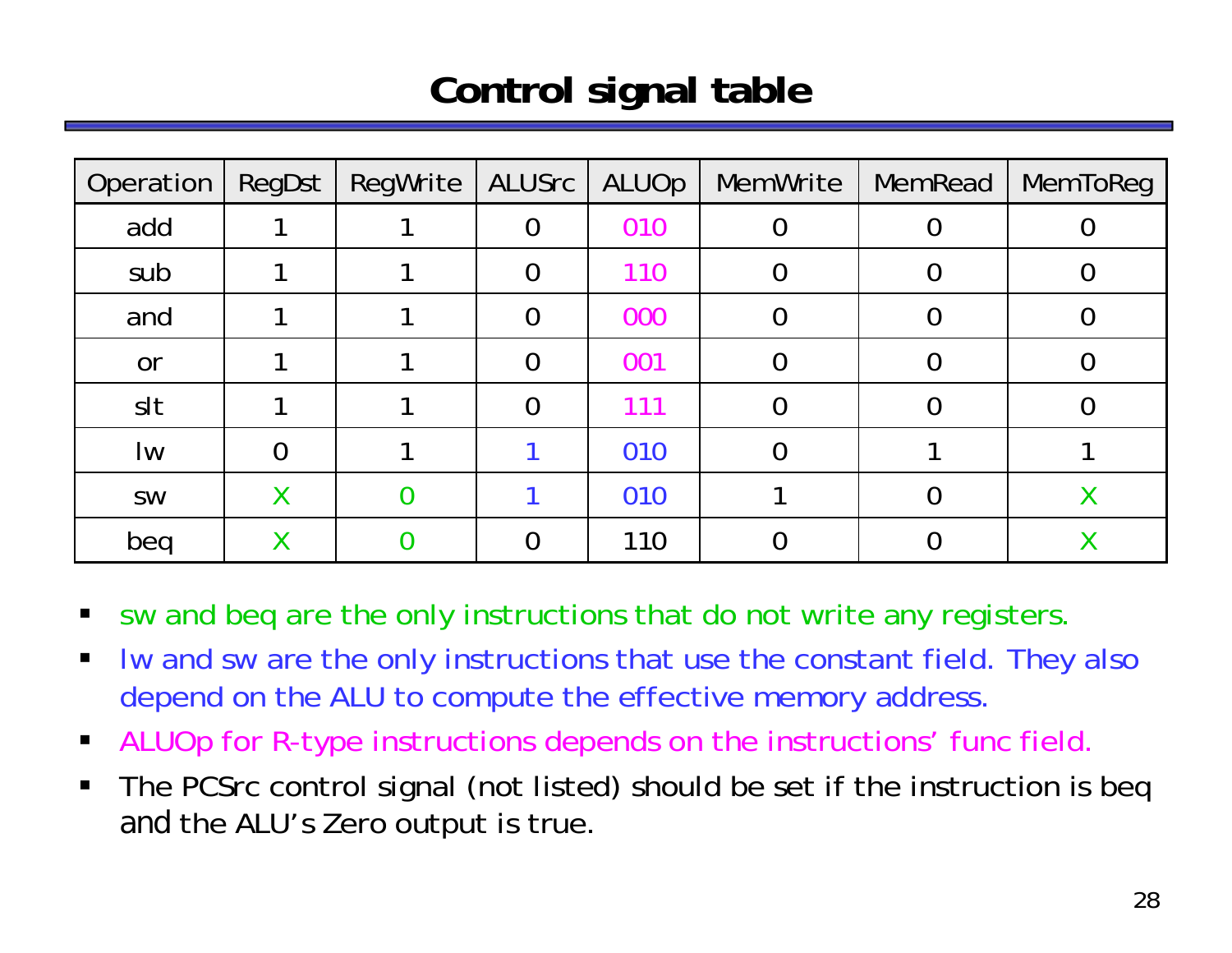## **Generating control signals**

- $\blacksquare$  The control unit needs 13 bits of inputs.
	- —Six bits make up the instruction's opcode.
	- Six bits come from the instruction's func field.
	- —It also needs the Zero output of the ALU.
- $\blacksquare$  The control unit generates 10 bits of output, corresponding to the signals mentioned on the previous page.
- $\blacksquare$  You can build the actual circuit by using big K-maps, big Boolean algebra, or big circuit design programs.
- $\blacksquare$ The textbook presents a slightly different control unit.